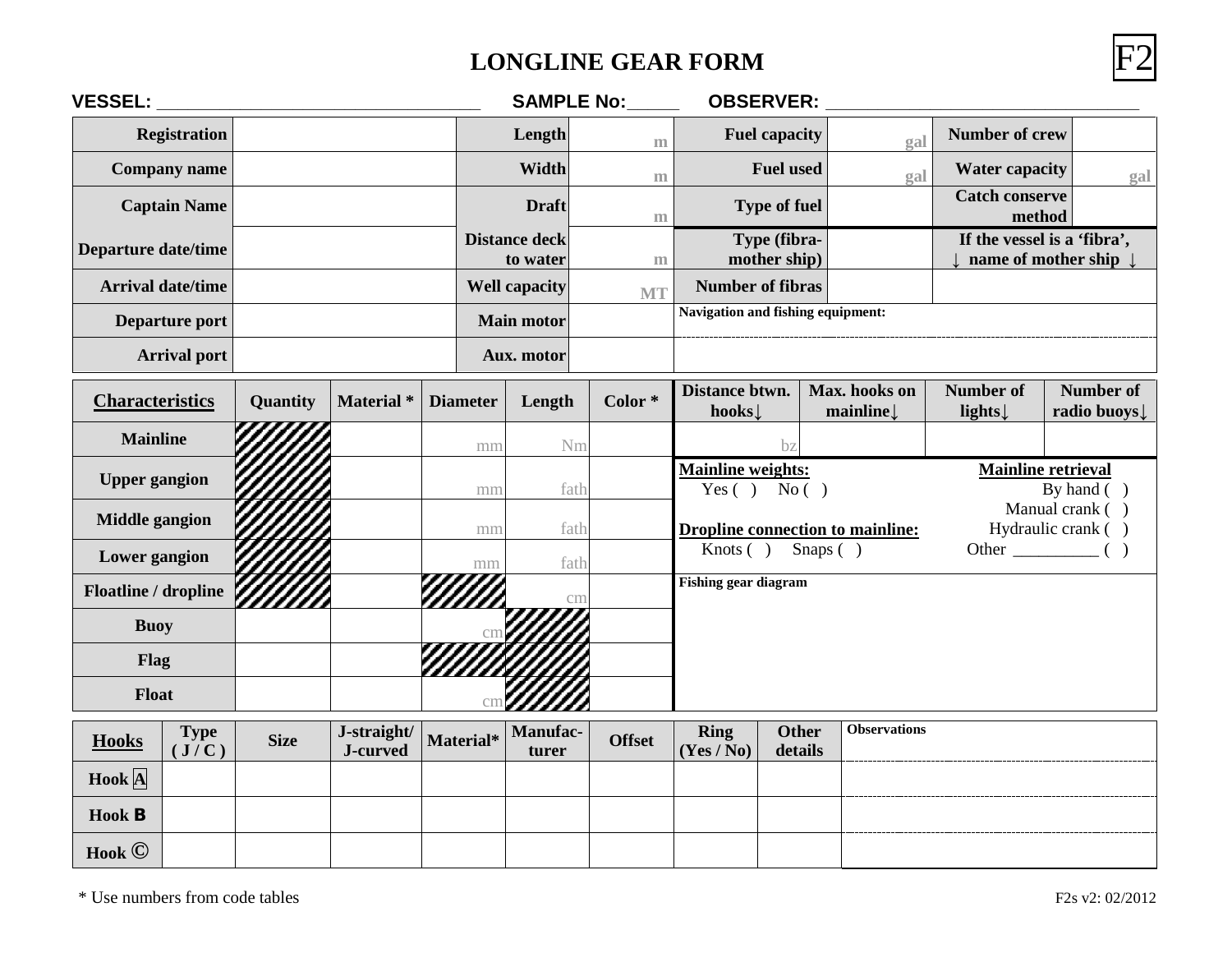#### **LONGLINE SET FORM**

|--|--|--|

| <b>VESSEL:</b>                 |                      |                          |                            |              |                         | <b>SAMPLE No:</b>          |                                  | <b>OBSERVER:</b>      |                         |               |              |                 |
|--------------------------------|----------------------|--------------------------|----------------------------|--------------|-------------------------|----------------------------|----------------------------------|-----------------------|-------------------------|---------------|--------------|-----------------|
| Set number                     |                      | <b>Start</b>             | <b>SET</b><br>End          | <b>Start</b> | <b>RETRIEVAL</b><br>End | Number of<br>hooks in the  | Hook.<br>$\overline{\mathbf{A}}$ | Hook.<br>B            | Hook.<br>$\odot$        |               | Type of bait | $%$ of<br>total |
|                                | <b>LAT</b>           |                          |                            |              |                         | set by type:               |                                  |                       |                         | Bait 1        |              |                 |
| $\downarrow$ Date $\downarrow$ | <b>LON</b>           |                          |                            |              |                         | Total no. of hooks in set: |                                  |                       |                         | Bait 2        |              |                 |
|                                | <b>TIME</b>          |                          |                            |              |                         | No. of hooks lost:         |                                  |                       |                         | Bait 3        |              |                 |
| <b>Target</b>                  | <b>Set</b>           | Yes                      | <b>Retrieval direction</b> |              | Sea surf.               | No. hooks                  | Avg. hook                        |                       | <b>Bottom longline?</b> |               |              |                 |
| Fishery                        | Special?             | $\overline{\phantom{0}}$ | Start to end               |              | temp.                   | btwn. floats<br>depth      |                                  | Yes<br>N <sub>0</sub> |                         |               |              |                 |
|                                | Patrolled?           |                          | End to start               |              |                         |                            | fath                             |                       |                         |               |              |                 |
|                                | <b>Observations:</b> |                          |                            |              |                         |                            |                                  |                       |                         |               |              |                 |
|                                |                      |                          | <b>SET</b>                 |              | <b>RETRIEVAL</b>        | Number of                  | Hook.                            | Hook.                 | Hook.                   |               |              | $%$ of          |
| Set number                     |                      | <b>Start</b>             | End                        | <b>Start</b> | End                     | hooks in the               | $\overline{\mathbf{A}}$          | B                     | $\odot$                 |               | Type of bait | total           |
|                                | <b>LAT</b>           |                          |                            |              |                         | set by type:               |                                  |                       |                         | <b>Bait 1</b> |              |                 |
| $\downarrow$ Date $\downarrow$ | <b>LON</b>           |                          |                            |              |                         | Total no. of hooks in set: |                                  |                       |                         | Bait 2        |              |                 |
|                                | <b>TIME</b>          |                          |                            |              |                         | No. of hooks lost:         |                                  |                       |                         | Bait 3        |              |                 |
| <b>Target</b>                  | <b>Set</b>           | Yes                      | <b>Retrieval direction</b> |              | Sea surf.               | No. hooks                  | Avg. hook                        |                       | <b>Bottom longline?</b> |               |              |                 |
| <b>Fishery</b>                 | Special?             | $\mathcal{L}$            | Start to end               |              | temp.                   | btwn. floats               | depth                            |                       | Yes No                  |               |              |                 |
|                                | Patrolled?           |                          | End to start               |              |                         |                            | fath                             |                       |                         |               |              |                 |
| <b>Observations:</b>           |                      |                          |                            |              |                         |                            |                                  |                       |                         |               |              |                 |
|                                |                      |                          | <b>SET</b>                 |              | <b>RETRIEVAL</b>        | Number of                  | Hook.                            | Hook.                 | Hook.                   |               |              | $%$ of          |
| Set number                     |                      | <b>Start</b>             | End                        | <b>Start</b> | End                     | hooks in the               | $\overline{\mathbf{A}}$          | B                     | $\odot$                 |               | Type of bait | total           |
|                                | <b>LAT</b>           |                          |                            |              |                         | set by type:               |                                  |                       |                         | Bait 1        |              |                 |
| $\downarrow$ Date $\downarrow$ | <b>LON</b>           |                          |                            |              |                         | Total no. of hooks in set: |                                  |                       |                         | Bait 2        |              |                 |
|                                | <b>TIME</b>          |                          |                            |              |                         | No. of hooks lost:         |                                  |                       |                         | Bait 3        |              |                 |
| <b>Target</b>                  | <b>Set</b>           | Yes                      | <b>Retrieval direction</b> |              | Sea surf.               | No. hooks                  | Avg. hook                        |                       | <b>Bottom longline?</b> |               |              |                 |
| Fishery                        | Special?             |                          | Start to end               |              | temp.                   | btwn. floats               | depth                            |                       | Yes No                  |               |              |                 |
|                                | Patrolled?           |                          | End to start               |              |                         |                            | fath                             |                       |                         |               |              |                 |
| <b>Observations:</b>           |                      |                          |                            |              |                         |                            |                                  |                       |                         |               |              |                 |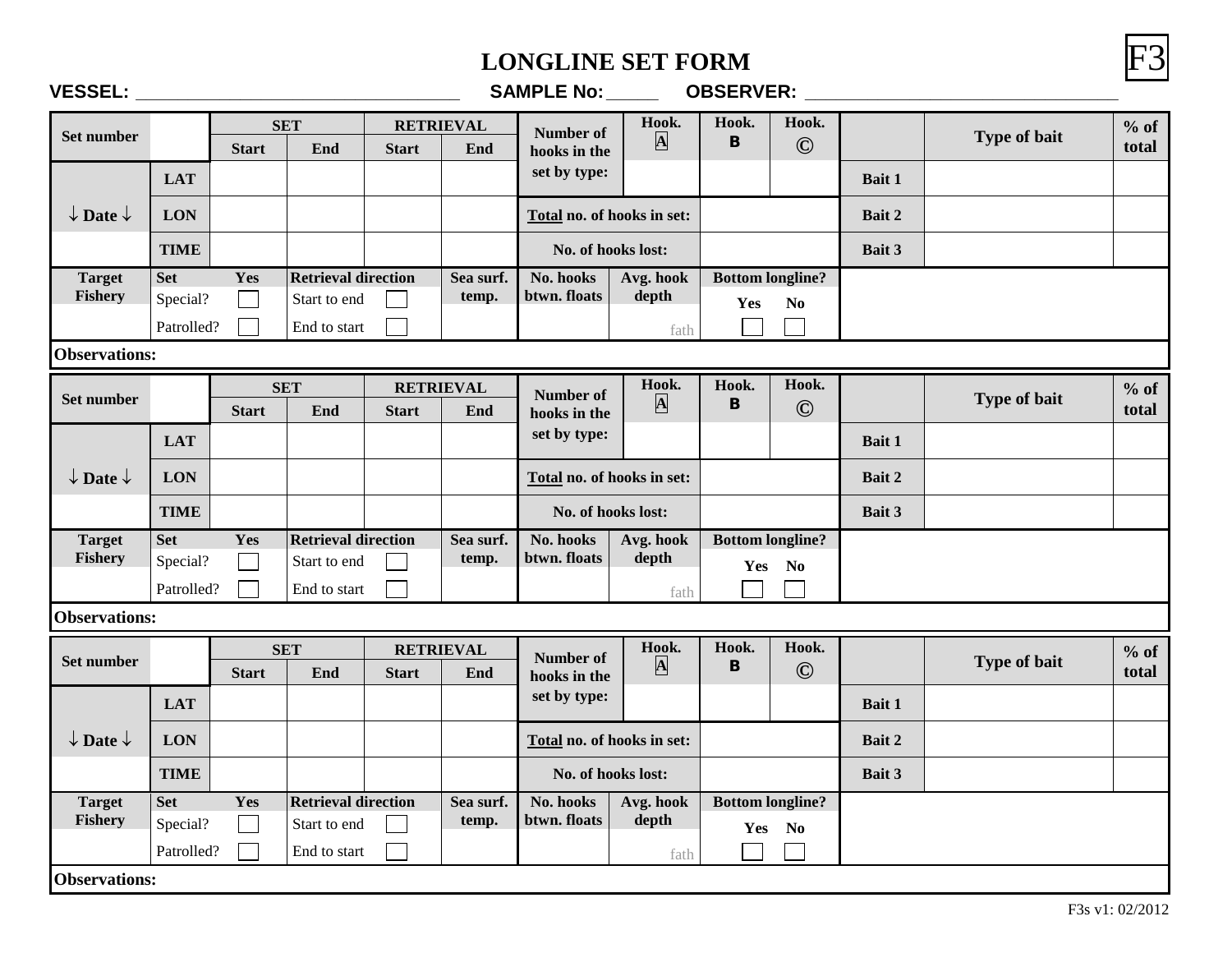### **CATCH FORM**



#### **VESSEL: \_\_\_\_\_\_\_\_\_\_\_\_\_\_\_\_\_\_\_\_\_\_\_\_\_\_\_\_\_\_ SAMPLE No: \_\_\_\_\_ OBSERVER:\_\_\_\_\_\_\_\_\_\_\_\_\_\_\_\_\_\_\_\_\_\_\_\_\_\_\_\_\_\_**

|                   |             |                                                          |                         |                                  |                     |                                 |  |                                                                      | LENGTHS (cm)<br>Male sharks |                                                       |                   |                      |                                             |                                                                                          |                                                                                                                                                      |
|-------------------|-------------|----------------------------------------------------------|-------------------------|----------------------------------|---------------------|---------------------------------|--|----------------------------------------------------------------------|-----------------------------|-------------------------------------------------------|-------------------|----------------------|---------------------------------------------|------------------------------------------------------------------------------------------|------------------------------------------------------------------------------------------------------------------------------------------------------|
| <b>Set</b><br>No. | <b>Time</b> | Species name                                             | <b>Number</b><br>caught | Hook<br>$\overline{A}$ B $\odot$ | location<br>$\ast$  | Hook Dispo-<br>sition<br>$\ast$ |  | <b>Sex</b><br>Weight<br>$M=1$<br>$\overline{(\mathbf{kg})}$<br>$F=2$ | POL-FL-<br>TL-CCL           | PCL-<br>$\overline{DL}$                               | IDS-<br>DW<br>CCW | CL<br>(cm)           | $\mathbf C$<br>$\mathbf{A}$<br>$\mathbf{L}$ | $\begin{array}{c}\n 8 \\  \text{E} \\  \text{M} \\  \text{E} \\  \text{N}\n \end{array}$ | <b>Observations</b>                                                                                                                                  |
|                   |             |                                                          |                         |                                  |                     |                                 |  |                                                                      |                             |                                                       |                   |                      |                                             |                                                                                          |                                                                                                                                                      |
|                   |             |                                                          |                         |                                  |                     |                                 |  |                                                                      |                             |                                                       |                   |                      |                                             |                                                                                          |                                                                                                                                                      |
|                   |             |                                                          |                         |                                  |                     |                                 |  |                                                                      |                             |                                                       |                   |                      |                                             |                                                                                          |                                                                                                                                                      |
|                   |             |                                                          |                         |                                  |                     |                                 |  |                                                                      |                             |                                                       |                   |                      |                                             |                                                                                          |                                                                                                                                                      |
|                   |             |                                                          |                         |                                  |                     |                                 |  |                                                                      |                             |                                                       |                   |                      |                                             |                                                                                          |                                                                                                                                                      |
|                   |             |                                                          |                         |                                  |                     |                                 |  |                                                                      |                             |                                                       |                   |                      |                                             |                                                                                          |                                                                                                                                                      |
|                   |             |                                                          |                         |                                  |                     |                                 |  |                                                                      |                             |                                                       |                   |                      |                                             |                                                                                          |                                                                                                                                                      |
|                   |             |                                                          |                         |                                  |                     |                                 |  |                                                                      |                             |                                                       |                   |                      |                                             |                                                                                          |                                                                                                                                                      |
|                   |             |                                                          |                         |                                  |                     |                                 |  |                                                                      |                             |                                                       |                   |                      |                                             |                                                                                          |                                                                                                                                                      |
|                   |             |                                                          |                         |                                  |                     |                                 |  |                                                                      |                             |                                                       |                   |                      |                                             |                                                                                          |                                                                                                                                                      |
|                   |             |                                                          |                         |                                  |                     |                                 |  |                                                                      |                             |                                                       |                   |                      |                                             |                                                                                          |                                                                                                                                                      |
|                   |             |                                                          |                         |                                  |                     |                                 |  |                                                                      |                             |                                                       |                   |                      |                                             |                                                                                          |                                                                                                                                                      |
|                   |             |                                                          |                         |                                  |                     |                                 |  |                                                                      |                             |                                                       |                   |                      |                                             |                                                                                          |                                                                                                                                                      |
|                   |             |                                                          |                         |                                  |                     |                                 |  |                                                                      |                             |                                                       |                   |                      |                                             |                                                                                          |                                                                                                                                                      |
|                   |             |                                                          |                         |                                  |                     |                                 |  |                                                                      |                             |                                                       |                   |                      |                                             |                                                                                          |                                                                                                                                                      |
|                   |             |                                                          |                         |                                  |                     |                                 |  |                                                                      |                             |                                                       |                   |                      |                                             |                                                                                          |                                                                                                                                                      |
|                   |             |                                                          |                         |                                  |                     |                                 |  |                                                                      |                             |                                                       |                   |                      |                                             |                                                                                          |                                                                                                                                                      |
|                   |             |                                                          |                         |                                  |                     |                                 |  |                                                                      |                             |                                                       |                   |                      |                                             |                                                                                          |                                                                                                                                                      |
|                   |             |                                                          |                         |                                  |                     |                                 |  |                                                                      |                             |                                                       |                   |                      |                                             |                                                                                          |                                                                                                                                                      |
|                   |             |                                                          |                         |                                  |                     |                                 |  |                                                                      |                             |                                                       |                   |                      |                                             |                                                                                          |                                                                                                                                                      |
|                   |             | POL: POSTOCULAR LENGTH<br>* Use numbers from code tables |                         |                                  | - FL: FORK LENGTH - | MURICIPATOR                     |  |                                                                      | PCL: PRECAUDAL LENGTH -     | -TL: TOTAL LENGTH-<br><b>IDS:INTERDORSAL</b><br>SPACE |                   | DW:<br>DISC<br>WIDTH | - DL: DISC LENGTH -                         |                                                                                          | TL: TOTAL LENGTH -<br><b>CCL: CURVED</b><br>- CARAPACE -<br>LENGTH<br><b>CCW: CURVED<br/>CARAPACE<br/>WIDTH</b><br><b>COMPANY</b><br>F4s v1: 02/2012 |

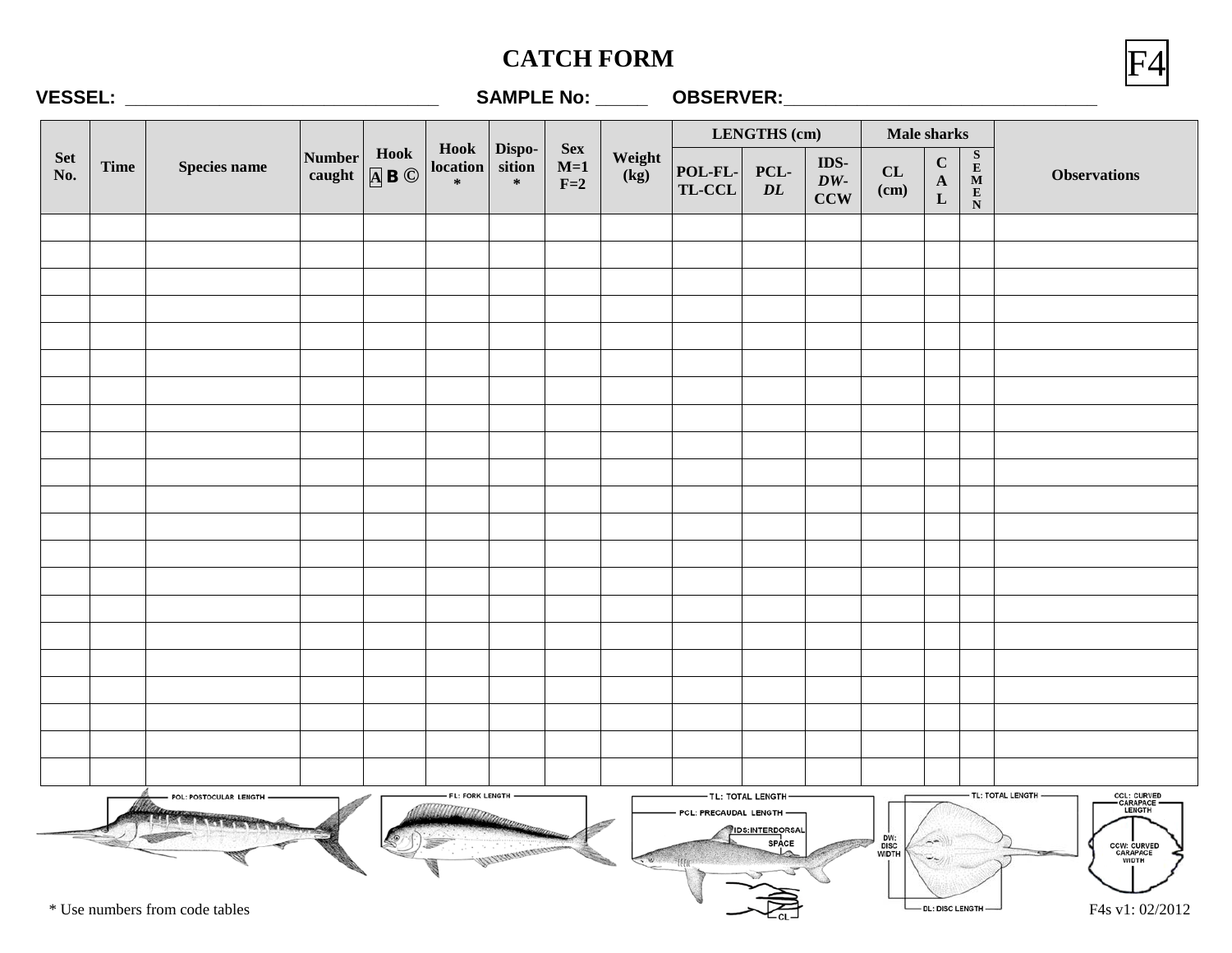#### **TURTLE FORM**



**(Record turtle sightings only for hawksbill, loggerhead and leatherback turtles)**

**VESSEL: \_\_\_\_\_\_\_\_\_\_\_\_\_\_\_\_\_\_\_\_\_\_\_\_\_\_\_\_\_\_\_ SAMPLE No:\_\_\_\_\_ OBSERVER: \_\_\_\_\_\_\_\_\_\_\_\_\_\_\_\_\_\_\_\_\_\_\_\_\_\_\_\_\_\_**

| <b>Date</b>                                     | <b>Time</b>            | <b>Set</b><br>number |  | <b>Species</b> | <b>Sex</b> | CCL <sup>1</sup><br>(cm)              |               | CCW <sup>2</sup><br>(cm) | <b>Tail</b><br>$LTC$ (cm) | Hook<br>$\overline{A}$ B $\odot$ |                        | <b>Color</b> of the<br>nearest float or buoy*                     |
|-------------------------------------------------|------------------------|----------------------|--|----------------|------------|---------------------------------------|---------------|--------------------------|---------------------------|----------------------------------|------------------------|-------------------------------------------------------------------|
|                                                 |                        |                      |  |                |            |                                       |               |                          |                           |                                  |                        |                                                                   |
| <b>Position:</b>                                |                        | Latitude             |  |                | Longitude  |                                       |               |                          |                           |                                  |                        |                                                                   |
| Condition *(                                    |                        | Entanglement *(      |  |                | Hooking *( |                                       | Disposition*( |                          |                           | <b>Observations:</b>             |                        |                                                                   |
|                                                 |                        |                      |  |                |            |                                       |               |                          |                           |                                  |                        |                                                                   |
|                                                 |                        |                      |  |                |            |                                       |               |                          |                           |                                  |                        |                                                                   |
|                                                 |                        |                      |  |                |            |                                       |               |                          |                           |                                  |                        |                                                                   |
|                                                 |                        |                      |  |                |            |                                       |               |                          |                           |                                  |                        |                                                                   |
|                                                 |                        |                      |  |                |            |                                       |               |                          |                           |                                  |                        |                                                                   |
| Turtle location in relation to the fishing gear |                        |                      |  |                |            | Hook location and turtle entanglement |               |                          |                           |                                  |                        |                                                                   |
|                                                 | <b>Surface fishery</b> |                      |  |                |            |                                       |               |                          |                           |                                  |                        | <b>Existing tag 1:</b>                                            |
| ≖                                               |                        |                      |  |                |            |                                       |               |                          |                           |                                  | <b>Existing tag 2:</b> |                                                                   |
|                                                 |                        |                      |  |                |            |                                       |               |                          |                           |                                  |                        | New tag 1:                                                        |
| <b>Bottom fishery</b>                           |                        |                      |  |                |            |                                       |               |                          |                           |                                  |                        | New tag 2:                                                        |
| 一個                                              |                        |                      |  |                |            |                                       |               |                          |                           |                                  |                        | SHELL<br><b>VENTRAL VIEW</b><br>SHELL<br>WIDTH<br>SHELL<br>LENGTH |

<sup>1</sup>CCL: Curved carapace length  $2^{\degree}$ CCW: Curved carapace width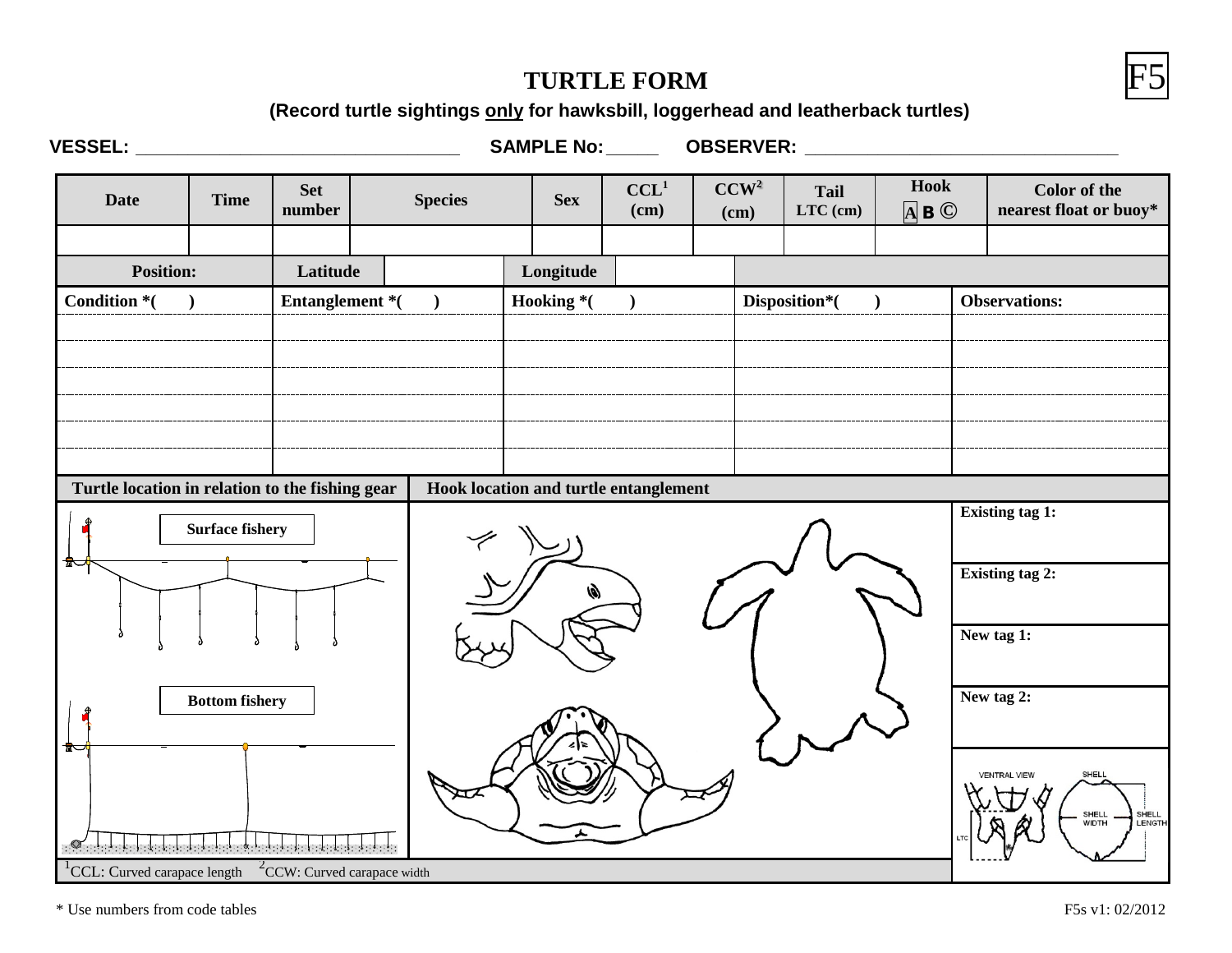#### **BIRD FORM**



#### **VESSEL: \_\_\_\_\_\_\_\_\_\_\_\_\_\_\_\_\_\_\_\_\_\_\_\_\_\_\_\_\_\_ SAMPLE No: \_\_\_\_\_ OBSERVER:\_\_\_\_\_\_\_\_\_\_\_\_\_\_\_\_\_\_\_\_\_\_\_\_\_\_\_\_\_\_**

|            |             |      |              | Position |                    |                              |                                                                         |                                                                                                                                               |                                                                     | Mitig. 1 Mitig. 2 |                  |                 |                     |
|------------|-------------|------|--------------|----------|--------------------|------------------------------|-------------------------------------------------------------------------|-----------------------------------------------------------------------------------------------------------------------------------------------|---------------------------------------------------------------------|-------------------|------------------|-----------------|---------------------|
| Set<br>No. | <b>Date</b> | Time | Species name |          | Latitude Longitude | Age<br>Immature=1<br>Adult=2 | $\begin{array}{c}\n\text{Sex} \\ \text{M=1} \\ \text{F=2}\n\end{array}$ | $\begin{array}{ l l }\hline \textbf{Caught} & \textbf{Hook} \\ \hline \textbf{in set} & \boxed{\textbf{A}} \textbf{B} \textbf{O} \end{array}$ | $\begin{array}{c}\n\text{Cond-}\n\text{ition} \\ \ast\n\end{array}$ |                   | Disposition<br>* | Photo<br>Yes/No | <b>Observations</b> |
|            |             |      |              |          |                    |                              |                                                                         |                                                                                                                                               |                                                                     |                   |                  |                 |                     |
|            |             |      |              |          |                    |                              |                                                                         |                                                                                                                                               |                                                                     |                   |                  |                 |                     |
|            |             |      |              |          |                    |                              |                                                                         |                                                                                                                                               |                                                                     |                   |                  |                 |                     |
|            |             |      |              |          |                    |                              |                                                                         |                                                                                                                                               |                                                                     |                   |                  |                 |                     |
|            |             |      |              |          |                    |                              |                                                                         |                                                                                                                                               |                                                                     |                   |                  |                 |                     |
|            |             |      |              |          |                    |                              |                                                                         |                                                                                                                                               |                                                                     |                   |                  |                 |                     |
|            |             |      |              |          |                    |                              |                                                                         |                                                                                                                                               |                                                                     |                   |                  |                 |                     |
|            |             |      |              |          |                    |                              |                                                                         |                                                                                                                                               |                                                                     |                   |                  |                 |                     |
|            |             |      |              |          |                    |                              |                                                                         |                                                                                                                                               |                                                                     |                   |                  |                 |                     |
|            |             |      |              |          |                    |                              |                                                                         |                                                                                                                                               |                                                                     |                   |                  |                 |                     |
|            |             |      |              |          |                    |                              |                                                                         |                                                                                                                                               |                                                                     |                   |                  |                 |                     |
|            |             |      |              |          |                    |                              |                                                                         |                                                                                                                                               |                                                                     |                   |                  |                 |                     |
|            |             |      |              |          |                    |                              |                                                                         |                                                                                                                                               |                                                                     |                   |                  |                 |                     |
|            |             |      |              |          |                    |                              |                                                                         |                                                                                                                                               |                                                                     |                   |                  |                 |                     |
|            |             |      |              |          |                    |                              |                                                                         |                                                                                                                                               |                                                                     |                   |                  |                 |                     |
|            |             |      |              |          |                    |                              |                                                                         |                                                                                                                                               |                                                                     |                   |                  |                 |                     |
|            |             |      |              |          |                    |                              |                                                                         |                                                                                                                                               |                                                                     |                   |                  |                 |                     |
|            |             |      |              |          |                    |                              |                                                                         |                                                                                                                                               |                                                                     |                   |                  |                 |                     |
|            |             |      |              |          |                    |                              |                                                                         |                                                                                                                                               |                                                                     |                   |                  |                 |                     |
|            |             |      |              |          |                    |                              |                                                                         |                                                                                                                                               |                                                                     |                   |                  |                 |                     |
|            |             |      |              |          |                    |                              |                                                                         |                                                                                                                                               |                                                                     |                   |                  |                 |                     |
|            |             |      |              |          |                    |                              |                                                                         |                                                                                                                                               |                                                                     |                   |                  |                 |                     |
|            |             |      |              |          |                    |                              |                                                                         |                                                                                                                                               |                                                                     |                   |                  |                 |                     |
|            |             |      |              |          |                    |                              |                                                                         |                                                                                                                                               |                                                                     |                   |                  |                 |                     |
|            |             |      |              |          |                    |                              |                                                                         |                                                                                                                                               |                                                                     |                   |                  |                 |                     |
|            |             |      |              |          |                    |                              |                                                                         |                                                                                                                                               |                                                                     |                   |                  |                 |                     |

\* Use numbers from code tables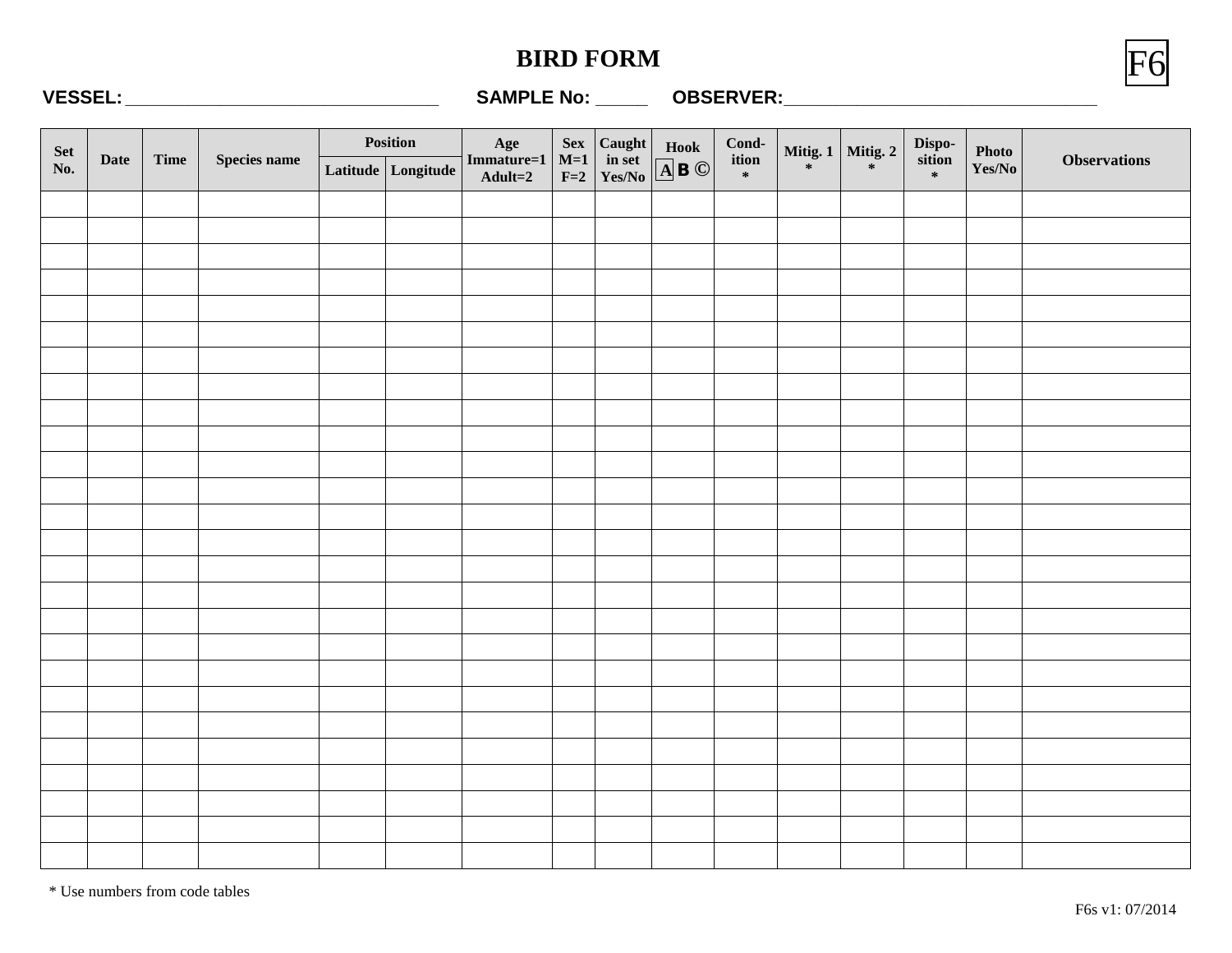# **Longline Observer Program**

# **Field Manual**

Last update: July 7, 2014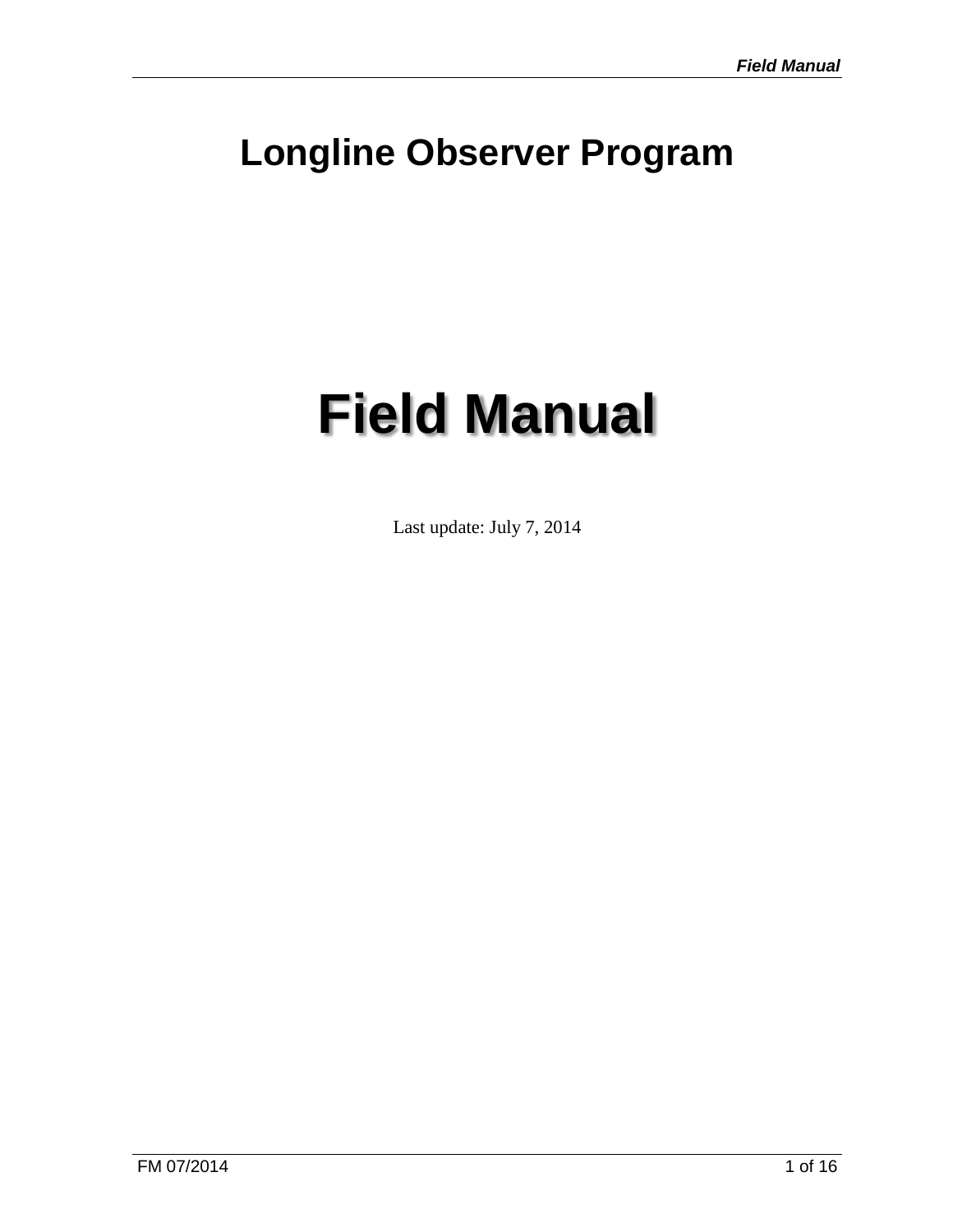# **INDEX**

| INDEX. |  |
|--------|--|
|        |  |
|        |  |
|        |  |
|        |  |
|        |  |
|        |  |
|        |  |
|        |  |
|        |  |
|        |  |
|        |  |
|        |  |
|        |  |
|        |  |
|        |  |
|        |  |
|        |  |
|        |  |
|        |  |
|        |  |
|        |  |
|        |  |
|        |  |
|        |  |
|        |  |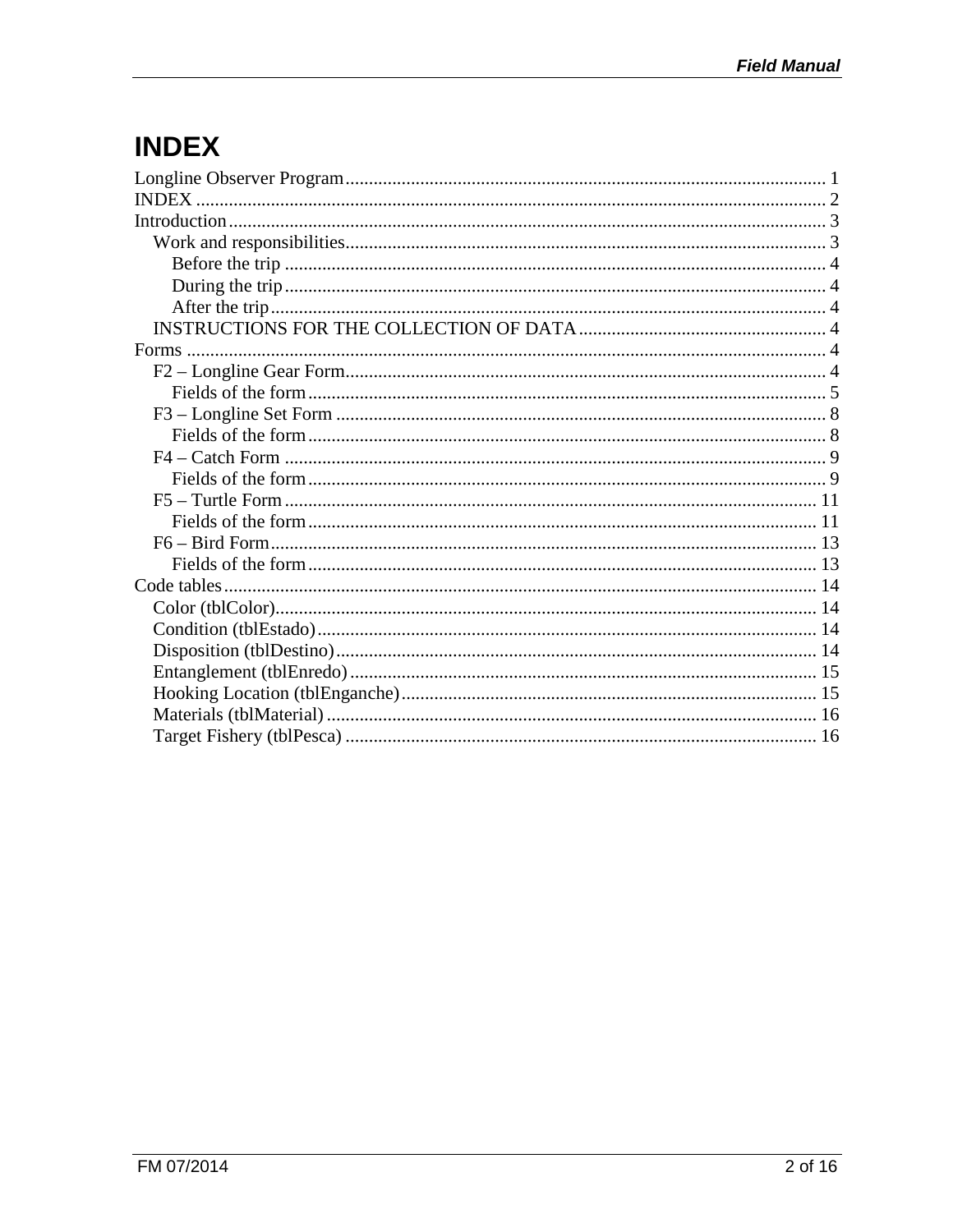# **Introduction**

This manual is intended to explain the correct method of recording data on the specialized forms which were developed for collecting catch data on longline vessels.

### *Work and responsibilities*

You have been chosen to board a longline vessel for the length of a fishing trip. You will be required to carefully follow the instructions in this manual exactly as they are stated. You are responsible for the accuracy of the data that you collect, and that the required forms are complete. NEVER report information that you do not directly observe, or if for some reason you do need to report unobserved information, be sure to clearly indicate that the data you are recording was not directly observed. If you have any doubt about the data you are recording, it is preferable to document your doubts than record as fact data that might be incorrect. During the trip you will record information related to the fishing activities of the vessel in the following forms:

- F2) Longline Gear Form
- F3) Longline Set Form
- F4) Catch Form
- F5) Turtle Form
- F6) Bird Form

You should make every effort not to interfere with the fishing activities while performing your duties. **The information that you collect is the property of the observer program,**  and is highly confidential. Do not make copies of the forms and other data for your personal use, nor divulge fishing information to others. What happens during a fishing trip should not be discussed with crewmembers on another trip. While you are aboard the vessel, you should not engage in any activities, personal or otherwise, which could interfere with your work as an observer. Given the sensitive nature of the data which you are collecting, it is necessary to conduct your activities in a responsible and professional manner during the entire trip. The abuse of alcohol and use of illegal drugs reduces your credibility as an observer, and will result in immediate dismissal if detected. Your responsibility is limited to observation and registration of data in the appropriate forms provided. You should not interpret laws or regulations or interfere in any way with the normal fishing operations of the vessel, even when the captain or other crewmember solicits your opinion. If this occurs, you should politely remind the crew that you are not qualified for this, and that you have no authority to apply the law or to make exceptions to the law, and that the authorities of the jurisdiction of the vessel should be consulted for any clarification. Even though you know the laws, and observer a violation of them, your only function on the vessel is to collect data carry out any other activities assigned to you by the observer program. HOPEFULLY the observer will make an effort to train the crewmembers of all participating vessels on the best methods to free hooked or entangled turtles, including the use of instruments designed for this purpose. AS A GENERAL RULE: IT IS EXPECTED THAT THE OBSERVER WILL REPORT ONLY WHAT IS SEEN. IF THE OBSERVER CANNOT SEE SOMETHING, OR HAS DOUBTS ABOUT ANYTHING, THEY SHOULD MAKE A NOTE OF THEIR DOUBTS ON THE DATA FORMS AND NOT ATTEMPT TO "GUESS" THE ANSWER.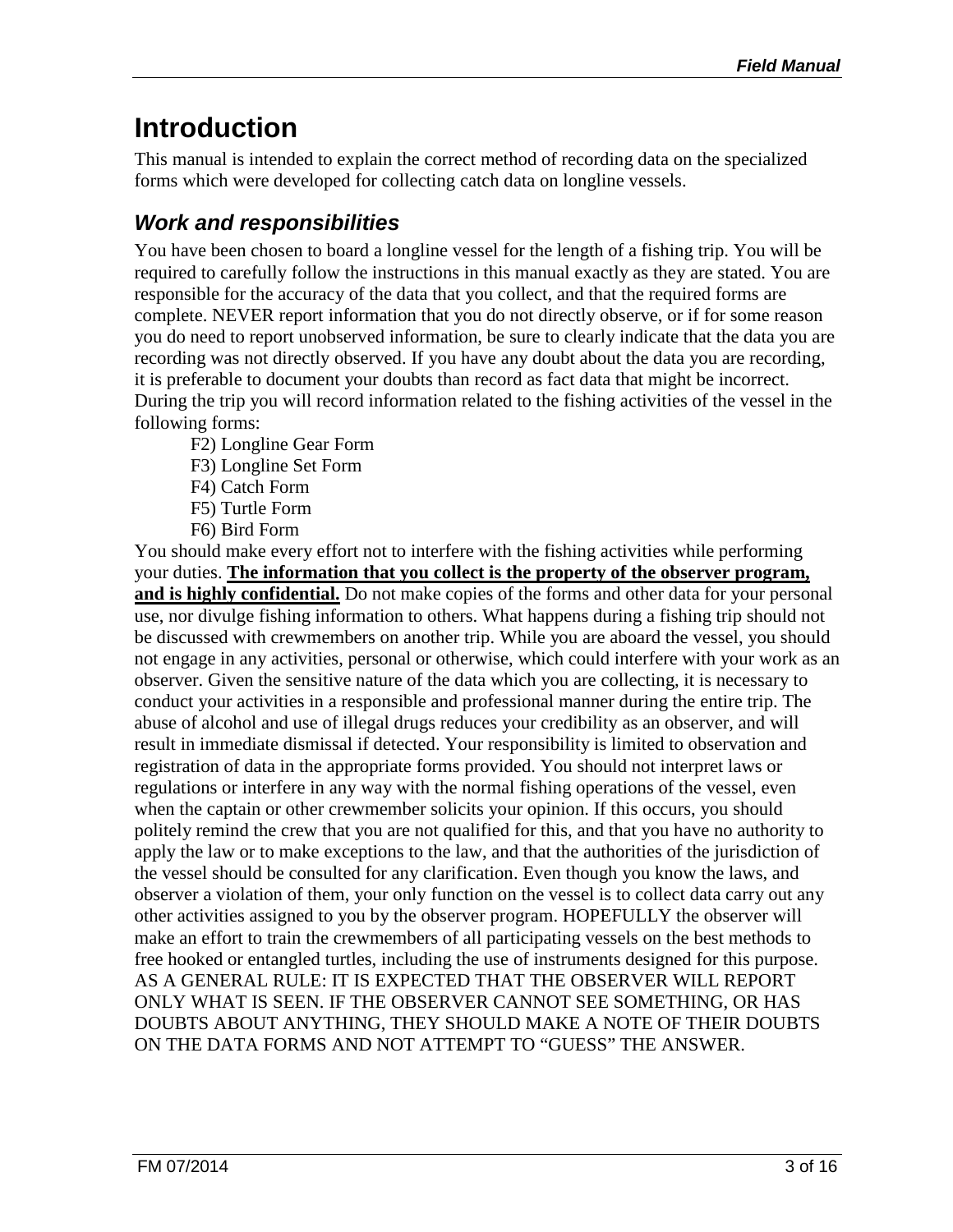#### **Before the trip**

You should be adequately prepared in a training course before boarding a vessel. Technicians from the observer program will provide training in the identification of fish, turtles and birds, the data forms, personal security measures and the proper protocol to follow while on the vessel. Be sure to have the sample number for the trip, since this number will need to be written on each data form. The observer program staff will provide this number.

#### **During the trip**

Familiarize yourself with this *Field Manual*, and consult it often to ensure that you are correctly filling out the data forms. This will help to avoid repeating the same errors. Become familiar with the layout of the vessel and the conduct and "rules" of the crewmembers. Pay particular attention to the location of life vests, fire extinguishers, and first aid supplies. Establish cordial relationships with the crewmembers. Explain your activities to them, and that you it is your responsibility to collect correct data. Always be vigilant of your personal safety, and do not take risks. NO DATA IS MORE VALUABLE THAN THE LIFE OF AN OBSERVER. Never enter the water during fishing operations under any circumstances. Obtain the fishing captains permission before using any of the vessel equipment. If you are injured, it is important to document in detail the circumstances, and to ask the captain to note the event for legal purposes and reimbursement of medical expenses.

#### **After the trip**

You should work with the data editors review, complete and correct the data on the forms. The data review is your best opportunity to clarify doubts, explain problems and relate any other items of interest which occurred during the trip. Given your understanding of the objectives of the observer program, hopefully you will discuss any observations not covered in the forms, but which you believe are useful and have documented in the comments sections of the forms, with the data editors during the data review.

#### *INSTRUCTIONS FOR THE COLLECTION OF DATA*

Your primary responsibility during the trip is to record the data with the highest precision possible in the manner that you were instructed. The notations should be legible, written in block letters and numbers in the indicated spaces. If you are not sure of a data item, leave the corresponding space blank and write an explanatory note on the form.

# **Forms**

#### *F2 – Longline Gear Form*

The Longline Gear Form is designed to record data related to the vessel and the trip. The form is separated into 3 sections:

- •Vessel and trip data
- •Longline gear characteristics
- •Hook characteristics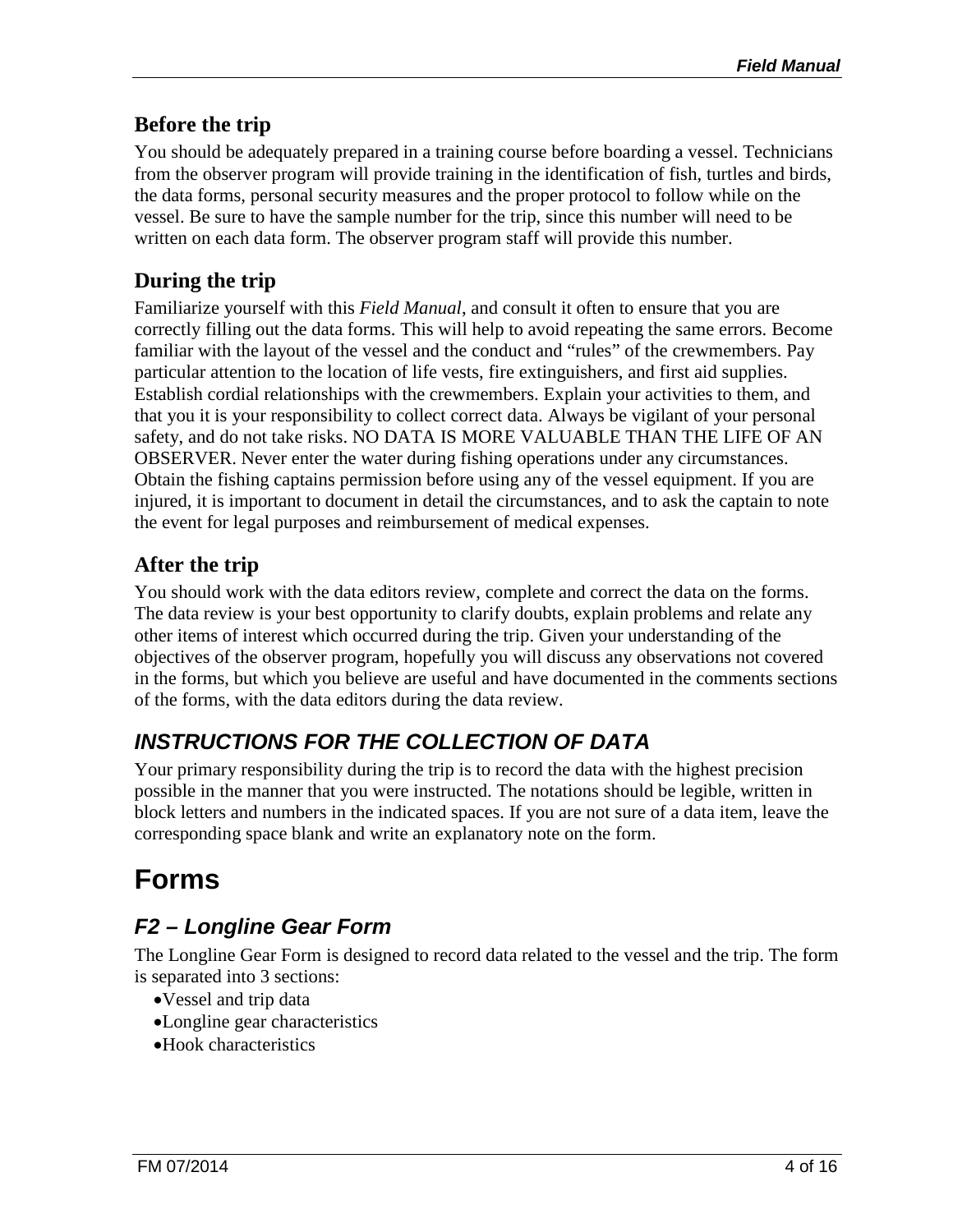#### **Fields of the form**

#### *Trip data*

- **VESSEL:** The name of the vessel which made the sets.
- **SAMPLE No:** The sequential number assigned to this trip. The observer program staff will provide this number before the vessel leaves port.
- **OBSERVER:** The name of the observer recording the data.

**Registration** The official identification of the vessel.

**Company name** The name of the vessel owner. Additional useful information includes the company address, telephone numbers, email, etc. Be careful to write the names exactly as they should be to avoid the creation of false duplications.

**Captain name** The name of the person directing the fishing operations.

**Departure / arrival date and time** The date and time of the vessel departure / arrival.

**Departure / arrival port** The name of the departure / arrival port.

**Length** The length, in meters, of the vessel from the tip of the bow to the stern.

**Width** The width, in meters, of the vessel at the point where the vessel is widest.

- **Draft** The height of the vessel, in meters, measured at the vessel midpoint from the work deck to the bottom of the hull.
- **Distance deck to water** The distance, in meters, from the work deck to the water surface. The measurement should be taken when the vessel is empty. This measurement is useful for the determination of the length of turtle dehooking tools and dip nets.

**Well capacity** The maximum capacity, in metric tonnes, of all fish holding wells.

**Main motor** Details of the main motor, for example the manufacturer, model, year of manufacture, horsepower, inboard vs. outboard, etc.

**Aux. motor** Details of the auxiliary motor, if there is one.

**Fuel capacity** The maximum amount of fuel the vessel normally carries, in gallons. If the vessel normally carries portable fuel containers in addition to the main fuel tanks, the capacity of these containers should also be included with an explanation of the details.

**Fuel used** The quantity of fuel, in gallons, consumed during the trip.

**Type of fuel** Note the type of fuel used, for example diesel or gasoline.

**Number of crew** The number of crew members working on the vessel during the fishing trip, including the fishing captain.

**Water capacity** The maximum volume of water the vessel normally carries, in gallons.

**Catch conserve method** Describe the method used to conserve the catch, for example ice, ammonia, etc.

**If the fishing vessel in this trip works with a mother ship (nodriza) or operates as a mother ship for smaller towed vessels (fibras de remolque) answer:**

The questions in this section should only be answered if the catcher vessel operates with the assistance of a mother ship (nodriza) or if the catcher vessel is a mother ship which also provides at-sea support to smaller catcher vessels (fibras).

**Type (fibra-mother ship)** Indicate whether the catcher vessel is a fibra or mother ship.

**Number of fibras** If the vessel is a mother ship, indicate the number of smaller towed fibras that accompany the vessel. If the vessel is not a mother ship, leave this cell blank.

**If the vessel is a 'fibra', name of mother ship** When the catcher vessel is a fibra, write the name of the mother ship. If the catcher vessel is a mother ship, leave this cell blank.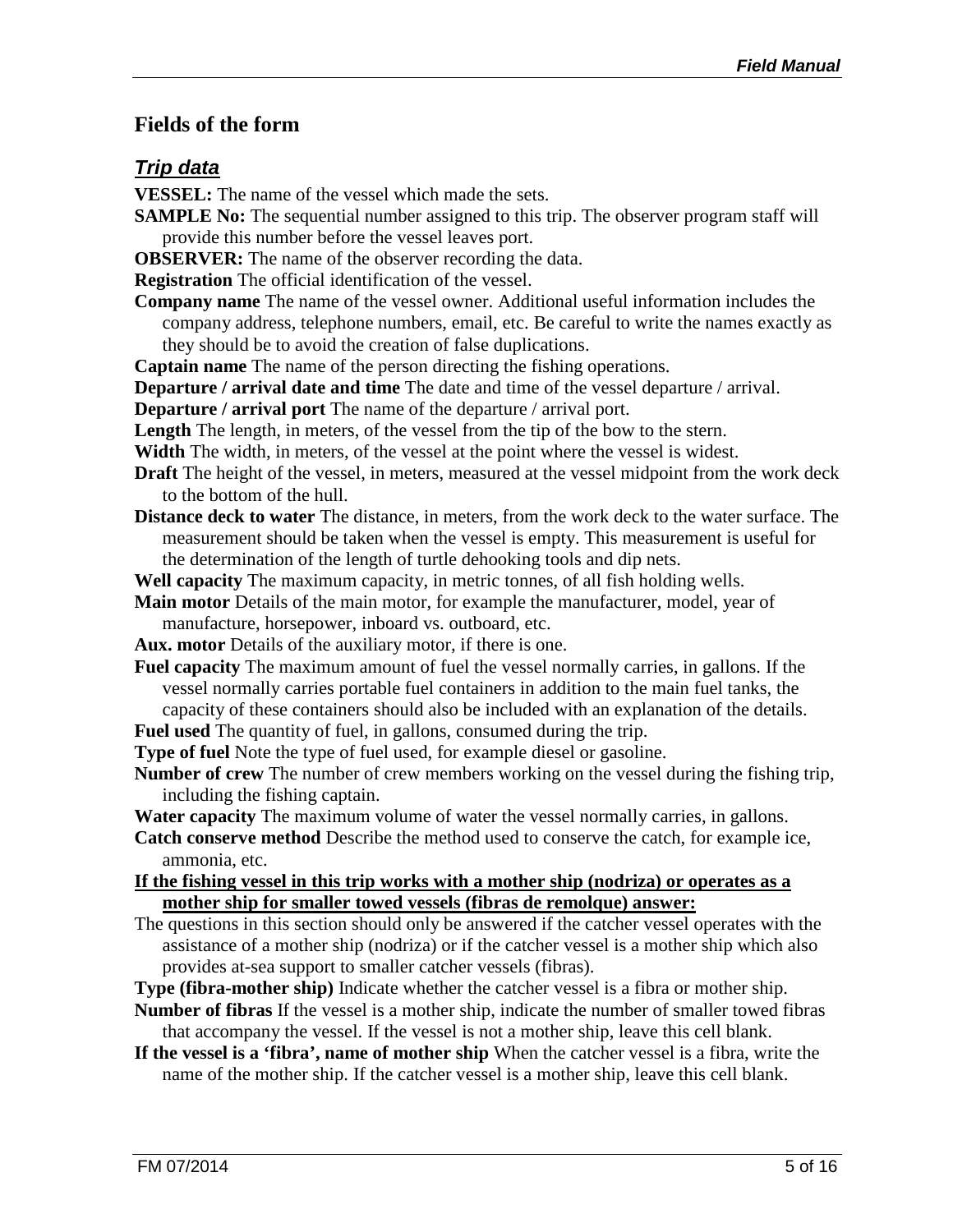**Navigation and fishing equipment:** Describe any navigation or fishing equipment (GPS, sonar, thermometers, etc.) on the vessel, including the make, model, range, etc.

#### *Longline gear characteristics*

This section is used to record the characteristics of the longline fishing gear. Elements of the longline are listed at the top of each column, with the specific part of the gear listed in the column on the left side. Data should not be recorded in shaded spaces, as these are not applicable and unnecessary. Many of the spaces contain a label for the correct units of the measurement. Be sure to always record the data IN THESE UNITS.

For the Material and Color columns, numeric codes from the corresponding code tables tblMaterial and tblColor should be used (see the annex at the end of this manual). If an element of the longline contains more than one material or color, the numeric codes of all materials or colors should be recorded. Multiple codes should be separated with a dash(-). For example if there are red, brown and yellow floats, in the 'Float' line and 'Color' column the value '4-10-3' should be recorded.

- **Mainline** Record the diameter of the mainline in millimeters, the **total** length in nautical miles, and the distance between hooks in fathoms.
- **Upper/middle/lower gangion** Record the characteristics in each space on the form. If there is not a middle gangion, leave the line blank. If there is a leader on the hook, record the details in the 'Lower gangion' line. A leader is a metal portion of the lower gangion used in the shark fishery.

**Floatline/dropline** Record the length, in centimeters, and codes for the material and color.

**Buoy** A buoy is the principal float on the mainline, normally tied to each end. Record the necessary data.

**Flag** Record the necessary data.

**Float** Floats are the smaller buoys attached at regular intervals along the length of the mainline. Record the diameter in centimeters along with the rest of the required data.

**Distance btwn. hooks** The distance between hooks, measured in fathoms.

**Max. hooks on mainline** Record the **total number** (maximum) of hooks that the entire mainline contains when it is completely rigged.

**Number of lights** Record the maximum number of lights used during any set of the trip.

- **Number of radio buoys** Record the maximum number of radio buoys or other locating devices used during any set of the trip.
- **Mainline weights:** Indicate whether weights are attached to the mainline.
- **Dropline connection to mainline:** Indicate whether the dropline is connected to the mainline with knots or snaps.
- **Mainline retrieval** Indicate the primary method for hauling in the mainline from the options presented. If an unlisted method is used, indicate 'Other' and describe the method.
- **Fishing gear diagram** Use this space for a simple drawing of the longline gear, with details such as the location of flags, floats, weights, hooks, number of hooks between floats, etc. Indicate distances such as the fishing depth of the hooks, distance between hooks, etc.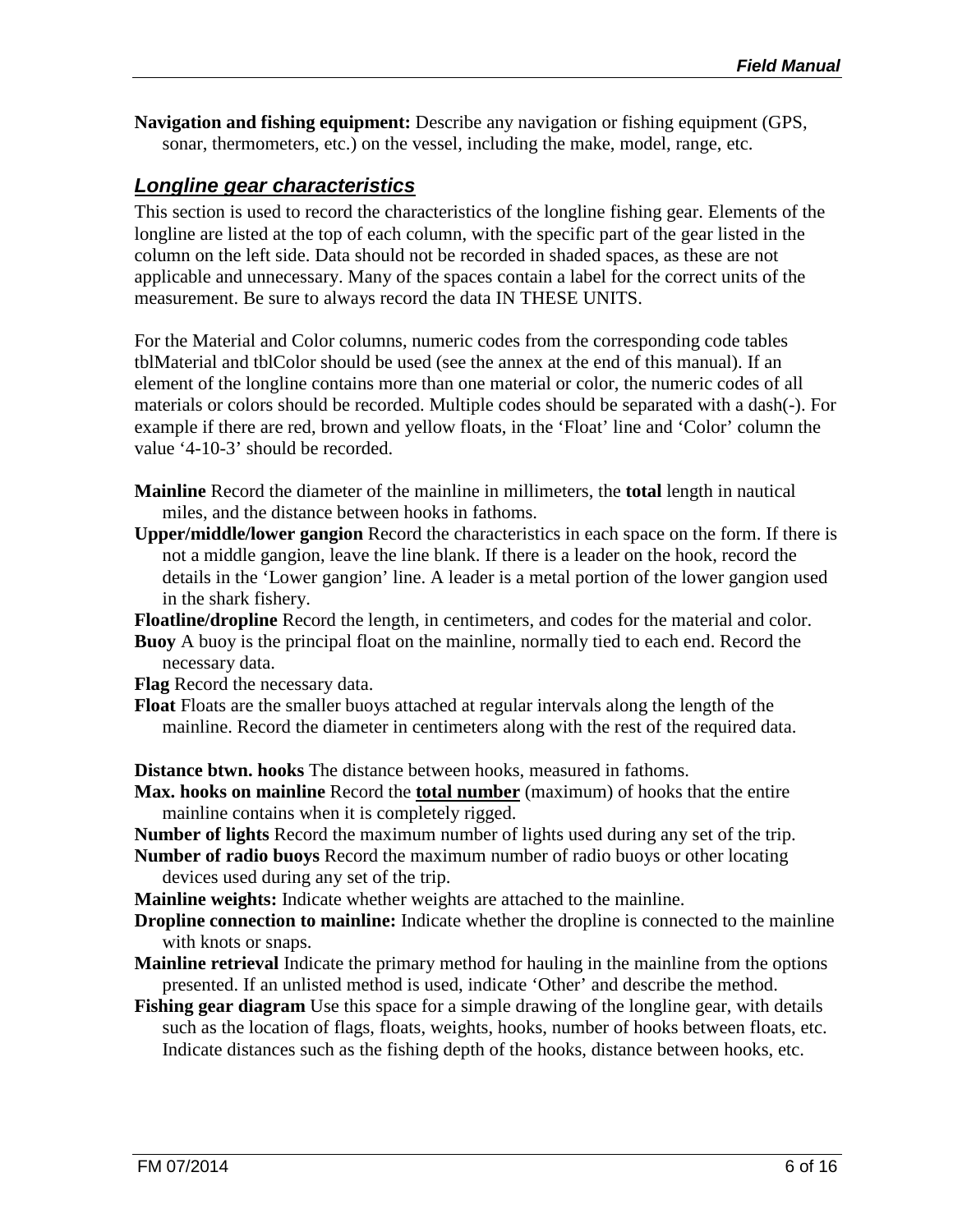#### *Hook characteristics*

This section is used to record the characteristics of the distinct types of hooks used in the ENTIRE mainline during the trip. If the crewmembers change the configuration of the mainline during the trip, include the characteristics of each type of hook used during the trip.

There is space on the form to record the characteristics of up to 3 different types of hooks. If there are more than 3 different types of hooks used during the trip, you should record the characteristics of the most important hooks.

Record the characteristics of each hook that the vessel uses in the Longline Gear Form F2. Labels **<sup>A</sup>**, **B**, **©** are assigned to each of the 3 lines used to describe the hooks. These different labels are used as a reference to the hooks in the Longline Set Form F3 section detailing the percentage of each type of hook used in the set. For example, the hook identified as **©** in the Longline Gear Form should continue to be identified as **©** in the Longline Set Form F3.

**Type** (J/C) Indicate whether the hook is a J hook (write 'J') or a circle hook (write 'C'). **Size** Indicate the size of the hook. For example, if the hook is a C16 you should write 'C' in the Type column, and '16' in the Size column.

**J-straight / J-curved** If the hook is a J hook, indicate whether the shaft of the hook is straight or curved. If the hook is a circle hook, leave this space blank.



**Material** Record the code of the hook material. Consult the table tblAnzMaterial (tblHookMaterial).

**Manufacturer** Record the manufacturer of the hook, if it is known, for example 'Mustad' or 'Korea'.

**Offset** Record the offset of the hook. If there is no offset, write '0' (zero).

- **Ring** Indicate with 'Yes' or 'No' the presence of a separate ring on the end of the hook shaft. Do not confuse the ring with the loop that is fashioned from the hook itself.
- **Other details** Record any other characteristics that are not specifically listed in one of the columns dedicated to the description of the hook. For example, if the hook has a wire tied to the barb to minimize turtle hooking, you could write 'barb wire' in this column with a more detailed description in the Observations column.
- **Observations** Note any other data of interest relevant to the hook. This is especially important when the vessel uses a hook with characteristics that are not covered by the columns dedicated to the description of the hook.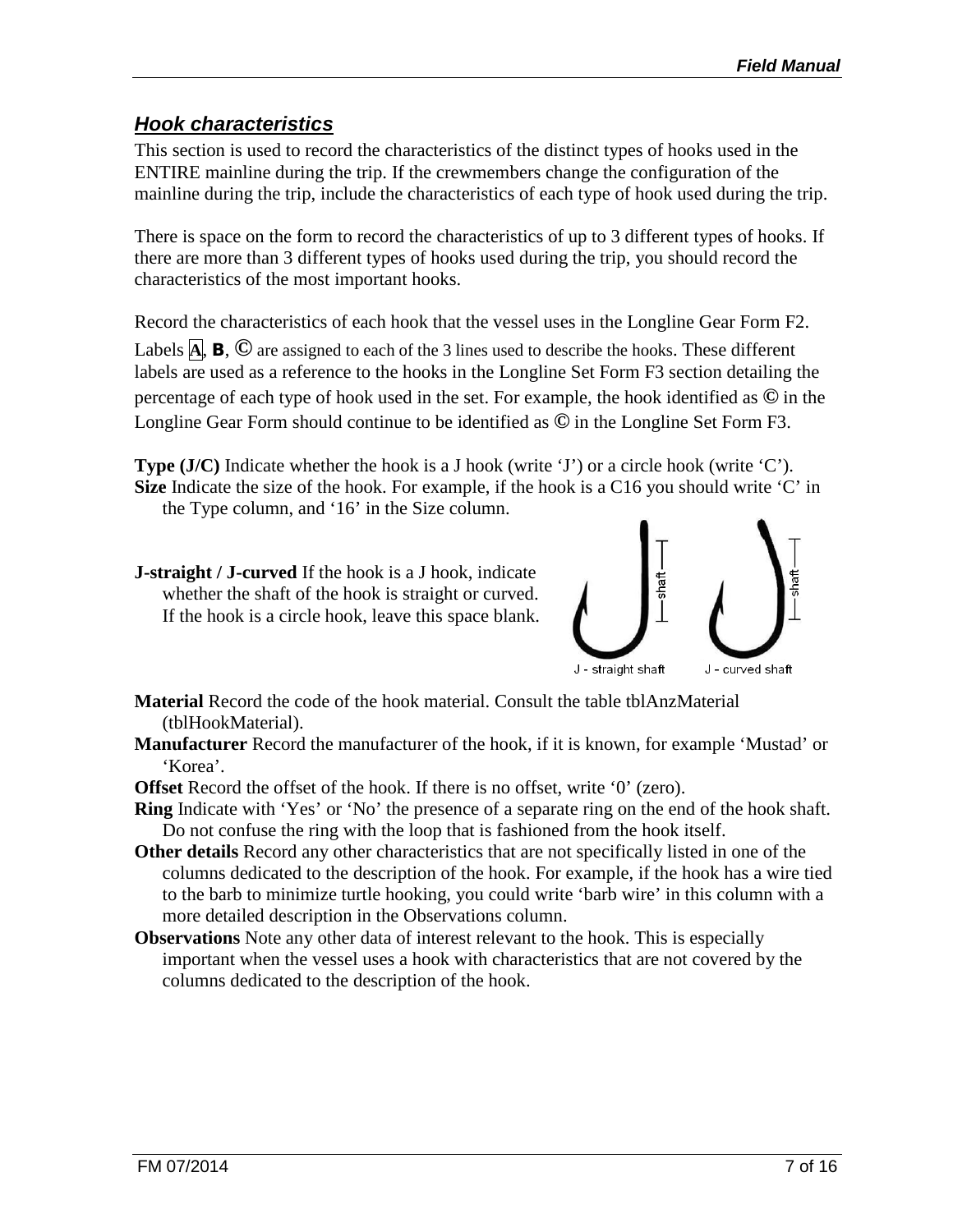#### *F3 – Longline Set Form*

The Longline Set Form is designed to record data related to individual sets during the fishing trip. You should only record data for sets which you have directly observed.

#### **Fields of the form**

**VESSEL:** The name of the vessel which made the sets.

**SAMPLE No:** The sequential number assigned to this trip. The observer program staff will provide this number before the vessel leaves port.

**Set number** The consecutive set number, starting with 1.

**Date** The date of the set.

- **LAT**/**LON/TIME** There are 4 important moments in each set: the start and end of the deployment of the mainline, and the start and end of the retrieval of the mainline. For each moment you should note the latitude and longitude, in degrees and minutes, and the time. Always note the time using the 24 hour clock. For example, 8:35 pm is written 20:35.
- **Number of hooks in the set by type:** Record the total number of each type of hook defined with the symbol **A**, **B**, **©** on form F2 *Longline Gear Form* placed in the water during the initial setting of the mainline.
- **Total no. of hooks in set:** Record the total number of hooks that placed in the water during the initial setting of the mainline. The sum of hooks  $\mathbf{A}$ ,  $\mathbf{B}$ ,  $\mathbf{C}$  in the previous section should be equal to the total number of hooks in the set.
- **No. of hooks lost:** Record the number of each type of hook lost during the set.
- **Bait** There is space for up to 3 types of bait:
- **Type of bait - % of total** Record the type of bait and the percentage of each type in the space provided. Use tblCarnada (tblBait) for numeric bait codes.
- **Target fishery** Record the target fishery of the set, according to the fishermen (e.g. shark, tuna, etc.) Choose one of the fishery types from the table tblPesca (tblFishery) in the annex.
- **Set - Special?** Indicate with a check mark  $\sqrt{\ }$  if the set is special, for example a 'circle set' or a set in association with dolphins. Document the details in the 'Observations' section.
- **Set - Patrolled?** Indicate with a check mark  $\forall$  if the fishermen removed catch from individual hooks and rebaited the hooks before retrieving the entire mainline.
- **Retrieval direction** Indicate with a check mark  $\sqrt{\ }$  if the fishermen returned to the original end of the mainline to begin the retrieval process (*Start to end*), or if after setting the entire line they began to retrieve the mainline from the end that was the last to enter the sea (*End to start*).
- **Sea surf. temp.** Record the sea surface temperature.
- **No. hooks btwn. floats** Record the number of hooks between floats. If the number of hooks varies, record the number of hooks between floats that is most prevalent.
- **Avg. hook depth** Record the average depth of the hooks, in fathoms.
- **Bottom longline?** Indicate with a check mark  $\vert \cdot \vert$  the box labeled 'Yes' if the mainline was configured to rest on the bottom of the sea. If the mainline is configured to fish at the surface or mid-water, mark the box labeled 'No'.
- **Observations** Note any other data of interest related to the set.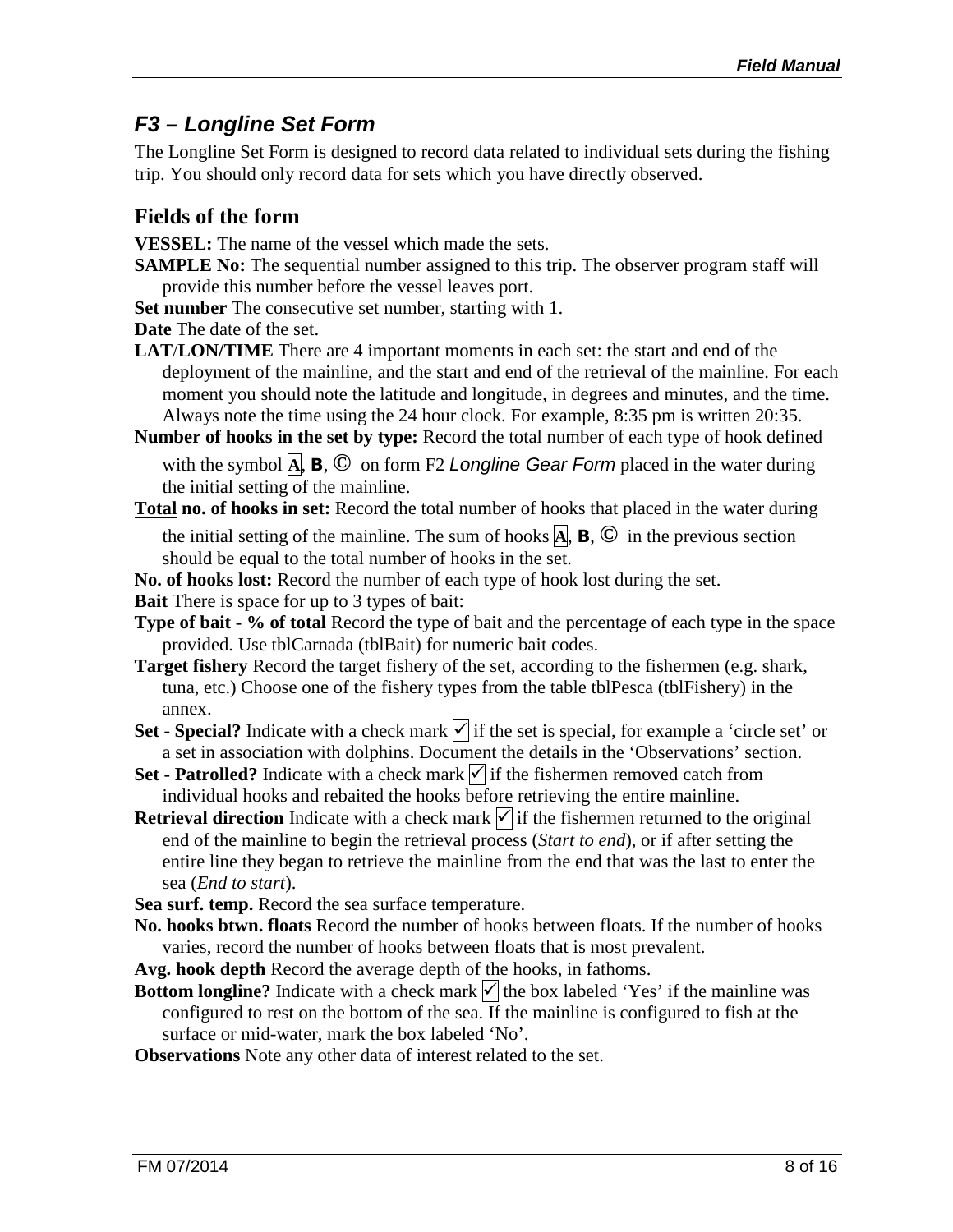#### *F4 – Catch Form*

The Catch Form is designed to record the catch of all animals brought on deck. ONLY ANIMALS WHICH ARE BROUGHT ABOARD THE VESSEL ARE CONSIDERED CATCH; IF THE ANIMAL IS LOST FROM A HOOK, ESCAPES OR FALLS BACK INTO THE SEA, DO NOT INCLUDE THE CATCH ON THIS FORM.

All catch should be noted on the Catch Form F4, including fish, turtles, marine mammals and birds. Use the Turtle Form F5 and Bird Form F6 to collect additional turtle and bird data that is not defined on this form. Note that all catch of turtles and birds should always be listed on Catch Form F4, and if additional turtle or bird data is collected this should be recorded on Turtle Form F5 and Bird Form F6. EVERY turtle and bird listed in the Turtle Form and Bird Form should also be listed in the Catch form.

The characteristics of hooks **A**, **B**, **©** are defined in the Vessel Form. You must use the same label **A**, **B**, **©** to reference the corresponding hooks in the Catch Form. This label will be used to record which type of hook caught the fish. Be sure to always use the same label for the same hook in each of the forms used in the trip, as defined in the Vessel Form.

#### **Fields of the form**

**VESSEL:** The name of the vessel which made the sets.

**SAMPLE No:** The sequential number assigned to this trip. The observer program staff will provide this number before the vessel leaves port.

**Set No.** The set number which corresponds to the sets defined in the Longline Sets Form. **Time** The time that the catch was taken on board. It is not necessary to record the date.

- **Species name** Record the scientific name WHENEVER POSSIBLE, the common name, or the alpha code assigned to this species in tblEspecie (tblSpecies). Never use the numeric code, since it is almost impossible to verify its validity.
- **Number caught** Record the number of individual fish caught. Note that the characteristics in the following columns (Hook location, Disposition, Sex) must apply to ALL of the fish counted on a line. For example, if you record 3 mahi-mahi with sex 'male', this means that all 3 fish must be male. If there are 2 male mahi-mahi and one female mahi-mahi, the catch should be separated into 2 lines on the form, with the 2 male mahi-mahi on one line and the single female mahi-mahi on the next line. If you record data with Length and/or Weight measurements, you may not record more than one fish per line and the 'Number caught' will always be '1'.
- **Hook <sup>A</sup> <sup>B</sup> ©** Record on which of the previously defined hooks the fish was caught. The characteristics of hooks **A**, **B**, **©** are defined in the Vessel Form. Be sure to use the same label  $\overline{A}$ ,  $\overline{B}$ ,  $\overline{O}$  to reference the corresponding hooks in the Catch Form.
- **Hook location** Record the location of the hook on the fish, using the numeric code from the Hooking Location table tblEnganche at the end of this manual. Only use codes marked for use with fish, not those applicable to turtles.
- **Disposition** Record the fate of the catch, using the numeric code from the Disposition table tblDestino at the end of this manual. Only use codes marked for use with fish, not those applicable only to turtles and/or birds.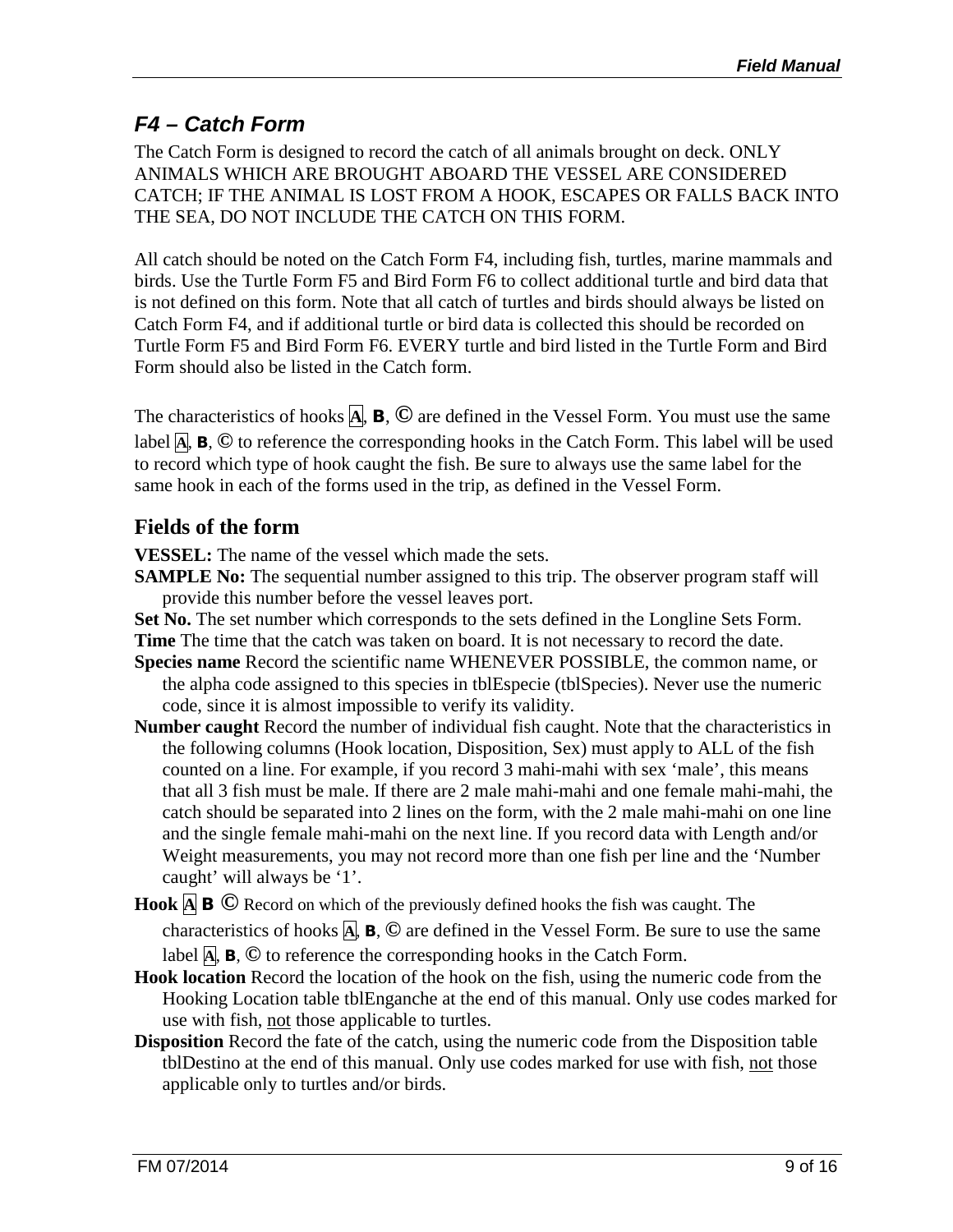**Sex** Record the sex of the fish if it is possible to determine. For males, use the letter 'M' or numeric code 1. For females, use 'F' or numeric code 2.

**Weight** If a reliable measurement is possible, record the weight of the fish, in kilograms.

#### **LENGTHS section**

- **POL-FL-TL-CCL** This column is used for the primary length of each animal. Record the length, in centimeters, of the distinct species according to the diagrams at the foot of the form F4. For billfish, measure the postorbital length **POL,** from the posterior edge of the eye socket to the center of the fork in the tail. Tuna and other fish are measured by fork length **FL**, which is from the tip of the jaw or snout with mouth closed to the center of the fork in the tail. Sharks are measured by total length **TL** from the tip of the snout to the tip of the tail. If the tail is damaged or missing, leave this measurement blank. Rays should be measured by total length **TL** from the tip of the disc to the tip of the tail. For turtles, measure the curved carapace length **CCL**, which is the length of the shell over the curve measured from the midpoint of the nuchal scute to the posterior tip of the shell.
- **PCL-***DL* This column is used for two measurements, according to the species. For sharks, use the column to record the precaudal length **PCL**, from the tip of the snout to the anterior insertion of the caudal fin, according to the diagram in Figure 1 below. For rays, use the column to record the disc length *DL*. For all other species, leave the cell blank.
- **IDS-***DW* **-CCW** This column is used for three measurements, according to the species. For sharks, use the column to record the interdorsal space **IDS**, which is the length from the posterior insertion of the first dorsal fin to the anterior insertion (start) of the second dorsal fin, according to the diagram in Figure 1 below. For rays, use the column to record the disc width *DW*. For turtles, use the column to record the curved carapace width *CCW*, which is the width of the shell measured over the curve. For all other species, leave the cell blank.



Figure 1: shark measurements

#### **Male sharks section**

The three columns in this section are only applicable to male sharks. For female sharks and all other species, the cells should be blank. Sexual maturity of male sharks is determined by the clasper length and condition.

**CL** This column is used to record, in centimeters, the shark clasper length **CL** (Figure 1).

- **CAL** This column is used to indicate the presence or absence of clasper calcification. Record a 'Y' (yes) or 'N' (no) in the column.
- **Semen** This column is used to indicate the presence or absence of semen. Record a 'Y' (yes) or 'N' (no) in the column.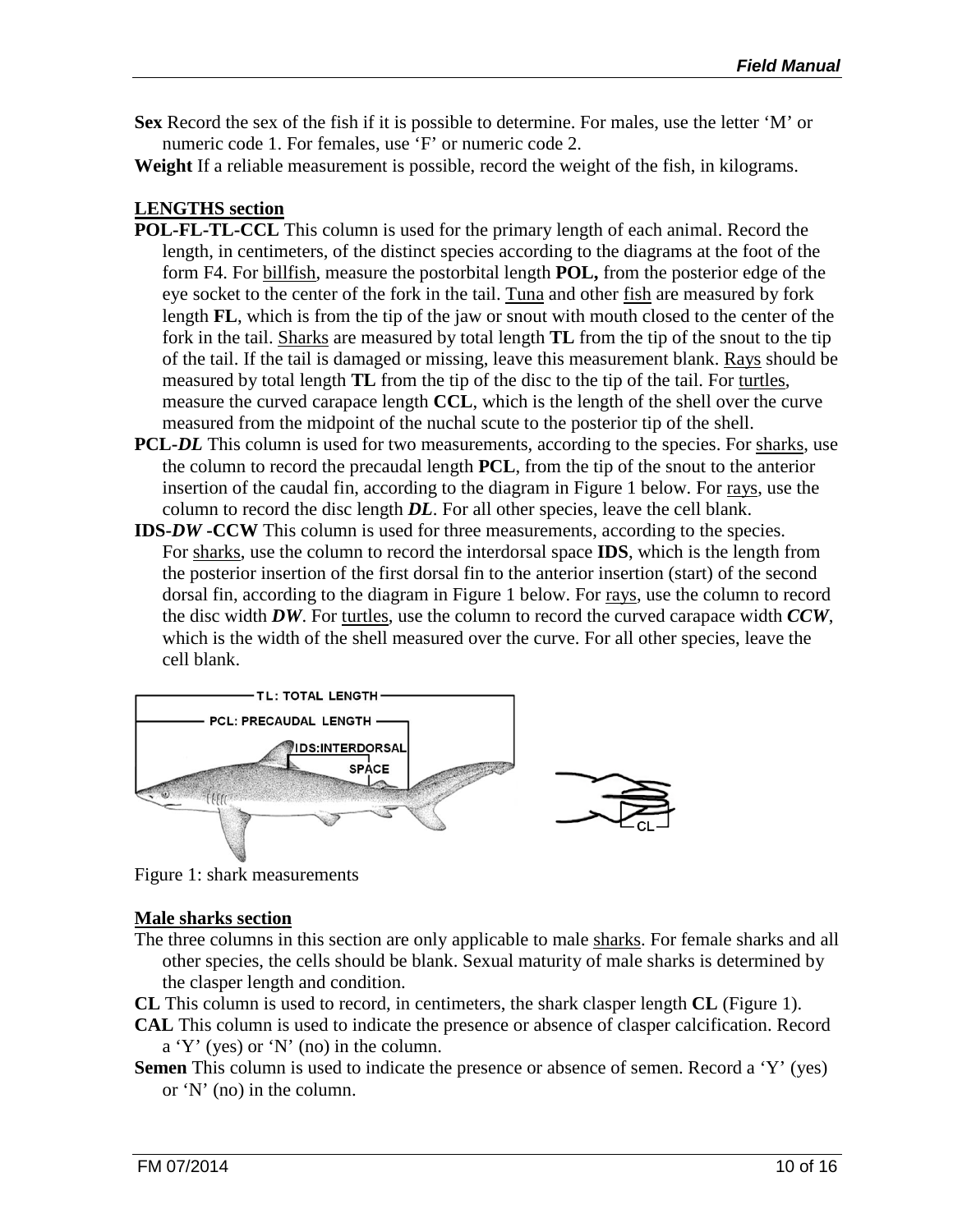**Observations** Note any other data of interest related to the catch, for example if the fish 'escaped' from the circle hook.

#### *F5 – Turtle Form*

Every hooked or entangled turtle brought up to the side of the vessel or the deck should be recorded on the Catch Form F4. **If the turtle falls off the hook or disentangles itself, it should not be counted as capture; rather the turtle is considered as a sighting.** The Turtle Form F5 is used to record additional turtle information that cannot be recorded on the Catch Form F4. Each captured or entangled turtle recorded on Turtle Form F5 must also be recorded on Catch Form F4.

Use one sheet of the Turtle Form for each turtle hooked or entangled (all species of turtles) and for sightings of the 3 least common turtle species: hawksbill (*Eretmochelys imbricata*), loggerhead (*Caretta caretta*) and leatherback (*Dermochelys coriacea*). Do not record sightings of olive ridley (*Lepidochelys olivacea*), green/black (*Chelonia mydas mydas, C. mydas agassizii*) and unidentified turtles. **Sightings** of olive ridley, green/black and unidentified turtles are not required since these turtles are common and of less interest than the hawksbill, loggerhead and leatherback turtles.

The characteristics of hooks **A**, **B**, **©** are defined in the Vessel Form. You must use the same label **A**, **B**, **©** to reference the corresponding hooks in the Turtle Form. This label will be used to record which type of hook caught the turtle. Be sure to always use the same label for the same hook in each of the forms used in the trip, as defined in the Vessel Form.

#### **Fields of the form**

**VESSEL:** The name of the vessel which made the sets.

- **SAMPLE No:** The sequential number assigned to this trip. The observer program staff will provide this number before the vessel leaves port.
- **Date / Time** The date and time that the turtle arrives alongside the vessel.

**Set number** The set number which corresponds to the sets defined in the Longline Sets Form. **Species** Record the scientific name, common name, or the alpha code assigned to this species

in tblEspecie (tblSpecies). Never use the numeric code, since it is almost impossible to verify its validity.

**Sex** Record the sex of the turtle if it is possible to determine.

- **CCL** Record the length of the turtle, in centimeters, over the curve of the shell (Curved Carapace Length) according to the diagram on the lower right corner of the form.
- **CCW** Record the width of the turtle, in centimeters, at its widest point over the curve of the shell (Curved Carapace Width).
- **Tail LTC** Record the length of the tail, in centimeters, according to the diagram on the lower right corner of the form.
- **Hook <sup>A</sup> <sup>B</sup> ©** If the turtle was hooked, record on which of the previously defined hooks the turtle was caught. The characteristics of hooks **A**, **B**, **©** are defined in the Vessel Form F2.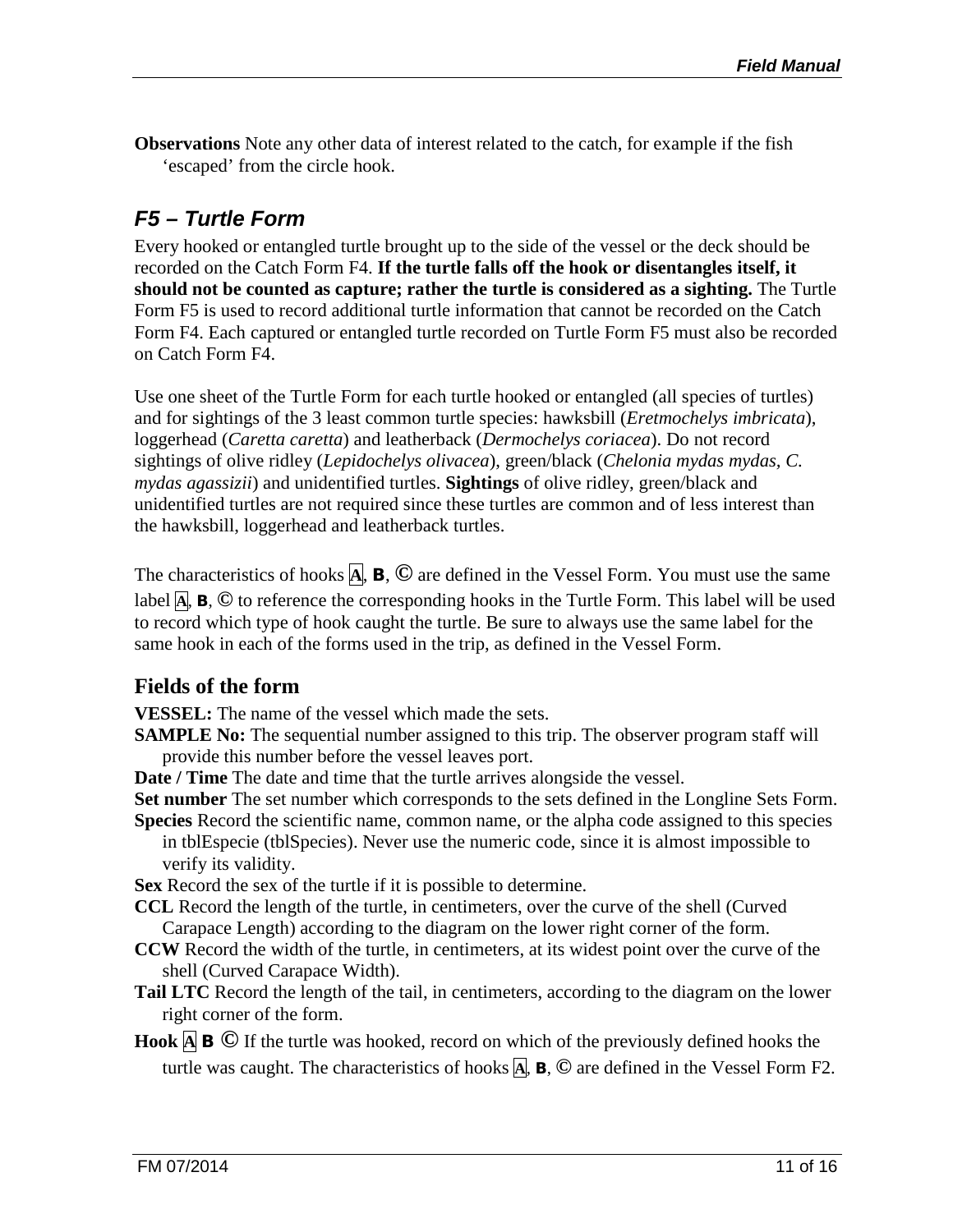Be sure to use the same label  $\overline{A}$ ,  $\overline{B}$ ,  $\overline{O}$  to reference the corresponding hooks in the Turtle Form F5.

- **Color of the nearest float or buoy** Record the numeric color code defined in tblColor of the float or buoy closest to the hooked, entangled or sighted turtle . A buoy is a main float, normally located at each end of the mainline.
- **Position: Latitude** / Longitude Record the position of the vessel at the time when the turtle reaches the side of the vessel.
- **Condition** Describe the condition of the turtle (hooked, entangled alive/dead, sighted, etc.) in the space provided. In the space () provided record the corresponding numeric code from the Condition table (tblEstado) at the end of this manual. Only use codes marked for use with turtles, not those applicable to fish.
- **Entanglement** If the turtle was entangled, describe the entanglement, for example the part of the gear that entangled the turtle, or which appendage became entangled. In the space ( ) provided record the corresponding numeric code from the Entanglement table (tblEnredo) at the end of this manual. Only use codes marked for use with turtles, not those applicable to fish. If the turtle was not entangled, leave this section blank.
- **Hooking** If the turtle was hooked, describe where the turtle was hooked. In the space () provided record the corresponding numeric code from the Hooking Location table (tblEnganche) at the end of this manual. Only use codes marked for use with turtles, not those applicable to fish. If the turtle was not hooked, leave this section blank.
- **Disposition** Describe the final state of the turtle after the encounter with the longline in the space provided. In the space () provided record the corresponding numeric code from the Disposition table (tblDestino) at the end of this manual. Only use codes marked for use with turtles, not those applicable to fish. Generally, a light injury is one that the turtle will most likely survive. A grave injury is one that will likely kill the turtle. If the encounter is simply a turtle sighting, use Disposition code '0' (other fate).
- **Observations** Note any other data of interest related to the encounter with the turtle, for example a photo number.
- **Existing / New tag** If the turtle has a tag, record the tag identification (numbers and/or letters) of the tag(s) in addition to other information present. Do not remove tags unless instructions on the tag request that it be removed, or the turtle is dead. If you attach a new tag to the turtle, record the characteristics ( tag code and where on the turtle the tag was attached).
- **Turtle location in relation to the fishing gear** If the turtle is entangled, you may sketch the general location of the turtle in relation to the gear, for example in the mainline, a gangion, or close to a buoy or float.
- **Hook location and turtle entanglement** If the turtle is hooked, use the diagrams to indicate where the physical location of the hook, or which part of the turtles body was entangled.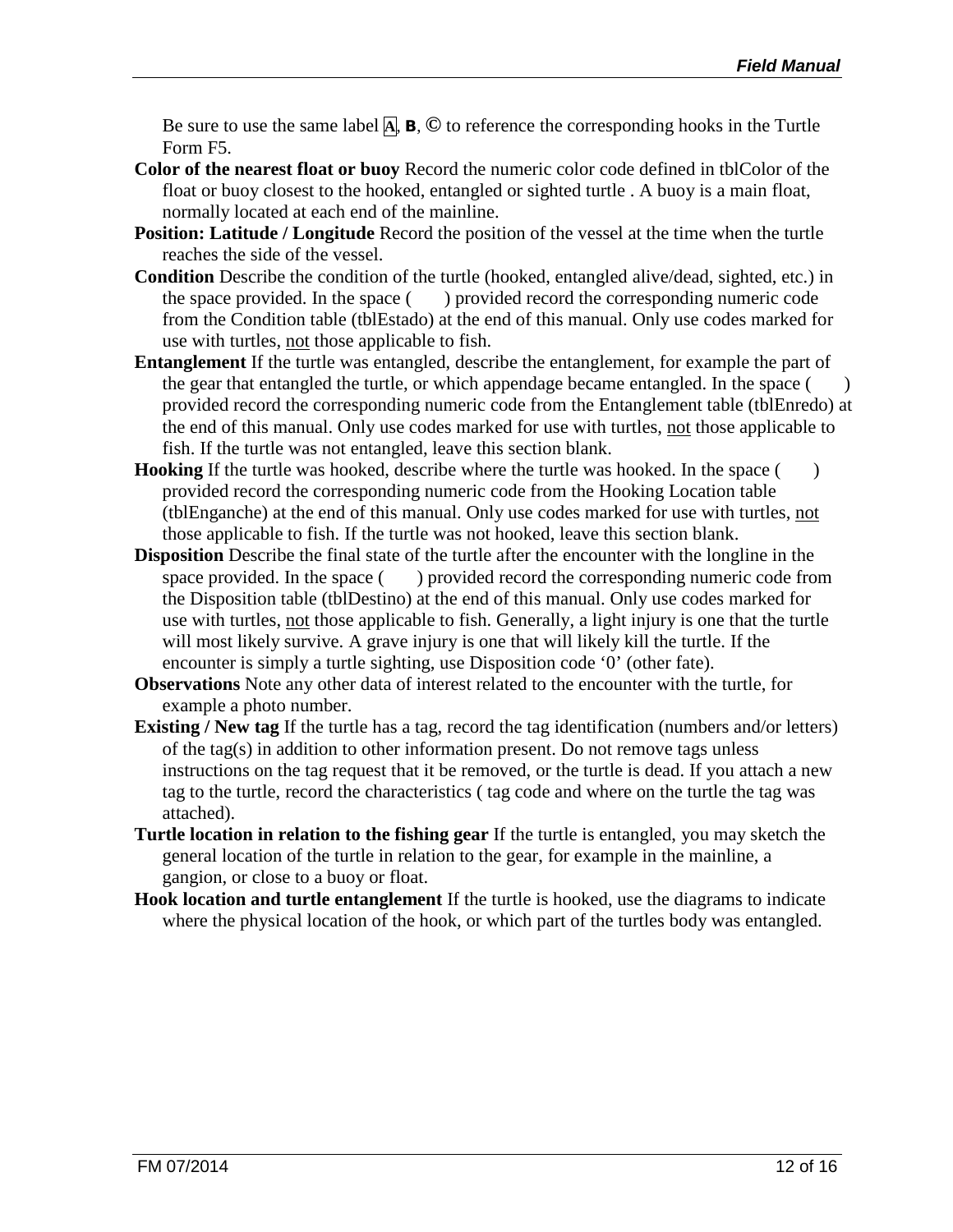#### *F6 – Bird Form*

The Bird Form is designed to record the involvement of all birds in longline sets, along with any mitigation measures and ultimate disposition.

The characteristics of hooks **A**, **B**, **©** are defined in the Vessel Form. You must use the same label **A**, **B**, **©** to reference the corresponding hooks in the Bird Form. This label will be used to record which type of hook caught the bird. Be sure to always use the same label for the same hook in each of the forms used in the trip, as defined in the Vessel Form.

#### **Fields of the form**

**VESSEL:** The name of the vessel which made the sets.

- **SAMPLE No:** The sequential number assigned to this trip. The observer program staff will provide this number before the vessel leaves port.
- **Set No.** The set number which corresponds to the sets defined in the Longline Sets Form.
- **Date / Time** The date and time that the bird arrives alongside the vessel.
- **Species name** Record the scientific name WHENEVER POSSIBLE, the common name, or the alpha code assigned to this species in tblEspecie (tblSpecies). Never use the numeric code, since it is almost impossible to verify its validity.
- **Position: Latitude / Longitude** Record the position of the vessel at the time when the bird reaches the side of the vessel.
- **Age** Record the developmental stage of the bird. Write code '1' for an immature bird, and '2' for an adult bird.
- **Sex** Record the sex of the bird if it is possible to determine. For males, use the letter 'M' or numeric code 1. For females, use 'F' or numeric code 2.
- **Caught in set** Record whether the bird was caught by taking a hook. Write Yes or No.
- **Hook <sup>A</sup> <sup>B</sup> ©** Record on which of the previously defined hooks the bird was caught. The

characteristics of hooks **A**, **B**, **©** are defined in the Vessel Form. Be sure to use the same label  $\overline{A}$ ,  $\overline{B}$ ,  $\overline{O}$  to reference the corresponding hooks in the Bird Form.

- **Mitig. 1 – Mitig. 2** Record mitigation measures in place to avoid capture of birds, using the numeric code from the Mitigation table (tblMitigacion) at the end of this manual.
- **Disposition** Record the fate of the bird, using the numeric code from the Disposition table tblDestino at the end of this manual.

**Photo** Indicate whether photos of the bird were taken.

**Observations** Note any other data of interest related to the bird involvement in the set.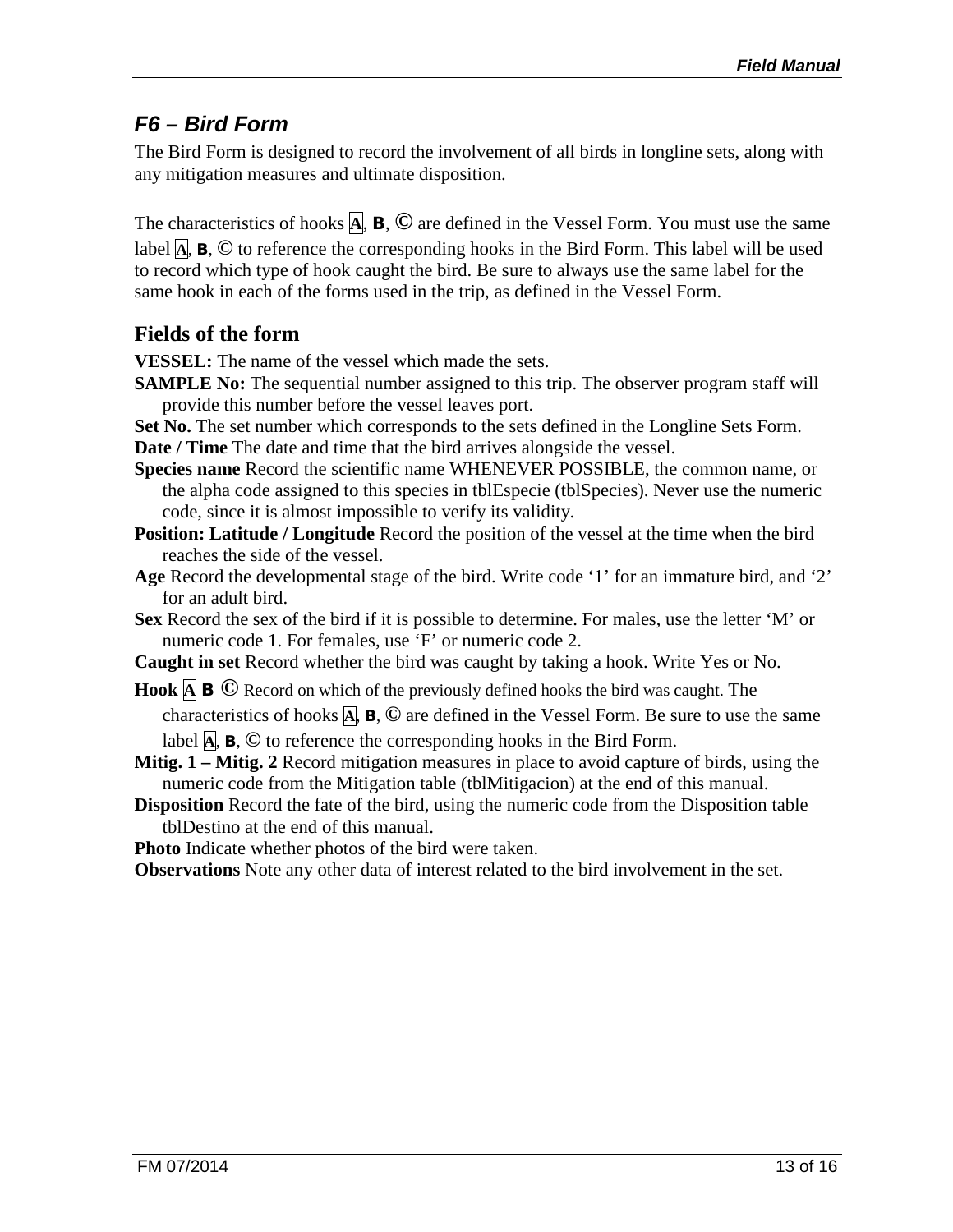# **Code tables**

#### **Color (***tblColor***)**

- **ID Description**
- 0 Other
- 1 Light Blue<br>2 Green
- **Green**
- 3 Yellow
- 4 Red
- 5 Blue
- 6 White
- 7 Black
- 8 Orange
- 9 Grey
- 10 Brown
- 11 Transparent

### **Condition (***tblEstado***)**

#### **ID Description Use for:**

- 0 Other condition Turtle and bird
- 1 Entangled alive Turtle and bird
- 
- 
- 4 Hooked dead Turtle and bird
- 

#### **Disposition (***tblDestino***)**

#### **ID Description Use for:**

- 
- 1 Returned to the sea dead Fish, turtle and bird
- 2 Commercial sale Fish, turtle and bird
- 3 Consumed by the crew Fish, turtle and bird
- 
- Returned to the sea alive Fish, turtle and bird
- 6 Retained as laboratory specimen Fish, turtle and bird
- 12 Released with minor injuries Turtle and bird
- 13 Released with grave injuries Turtle and bird
- 17 Released with the hook still present Turtle and bird

2 Entangled dead Turtle and bird<br>3 Hooked alive Turtle and bird 3 Hooked alive Turtle and bird 5 Sighted Turtle and bird

0 Other fate Fish, turtle and bird 4 Utilized as bait Fish, turtle and bird<br>5 Returned to the sea alive Fish, turtle and bird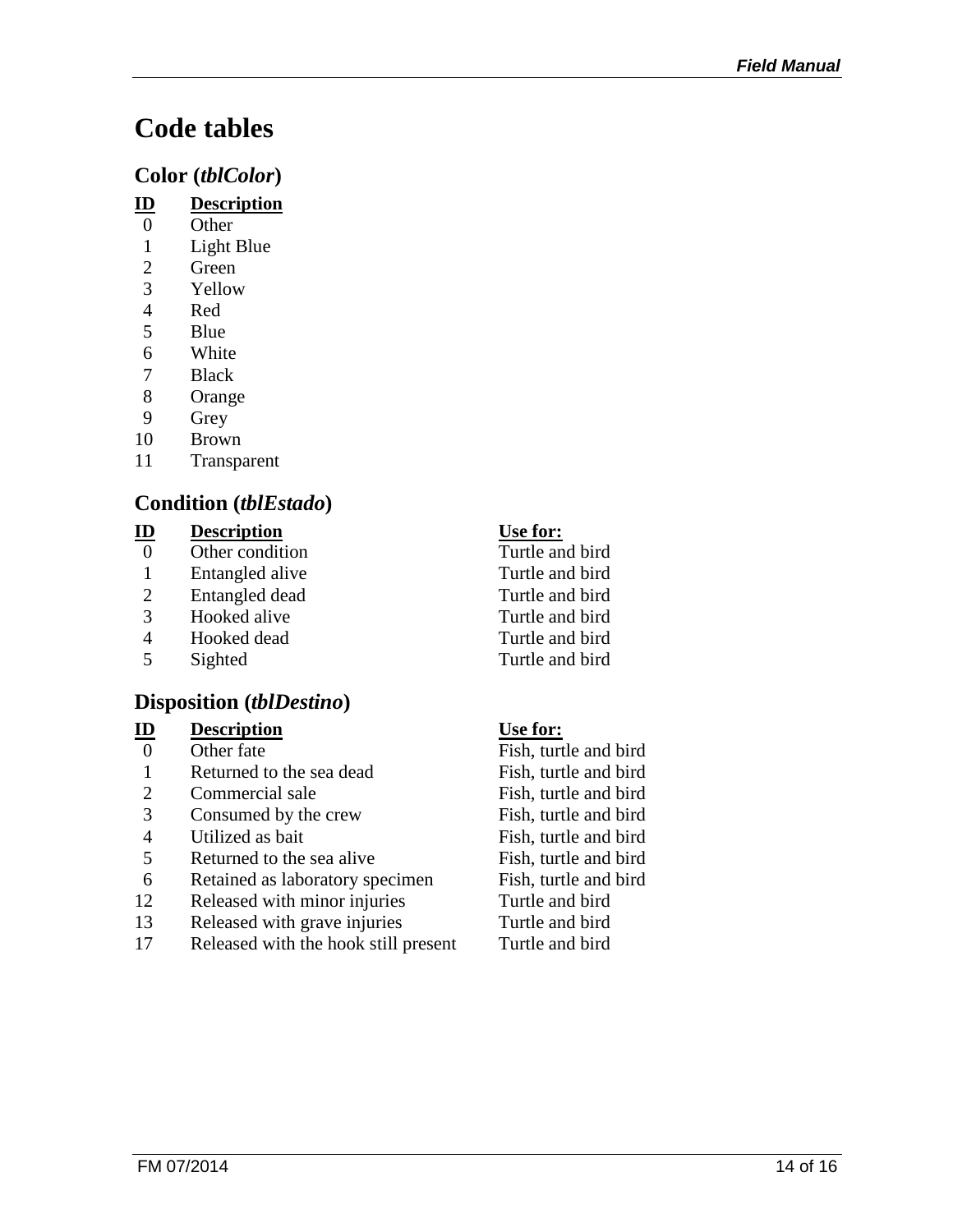### **Entanglement (***tblEnredo***)**

| $\underline{\mathbf{ID}}$ | <b>Description</b>          | Use for: |
|---------------------------|-----------------------------|----------|
| $\overline{0}$            | Other location or unknown   | Turtle   |
|                           | Alongside float             | Turtle   |
| 2                         | Gangion                     | Turtle   |
| 3                         | Mainline                    | Turtle   |
| 4                         | Gangion and mainline        | Turtle   |
| 5                         | Floatline                   | Turtle   |
| 6                         | Gangion, mainline and float | Turtle   |
|                           |                             |          |

### **Hooking Location (***tblEnganche***)**

| <u>ID</u>      | <b>Description</b>        | Use for:        |
|----------------|---------------------------|-----------------|
| 0              | Other location or unknown | Fish and turtle |
| 1              | Swallowed                 | Fish and turtle |
| $\overline{2}$ | Jaw                       | Fish and turtle |
| 3              | External                  | Fish and turtle |
| $\overline{4}$ | Entangled - not hooked    | Fish and turtle |
| 11             | Head                      | Turtle          |
| 13             | Upper jaw                 | Turtle          |
| 14             | Lower jaw                 | Turtle          |
| 15             | Neck                      | Turtle          |
| 16             | Right front flipper       | Turtle          |
| 17             | Right rear flipper        | Turtle          |
| 18             | Left front flipper        | Turtle          |
| 19             | Left rear flipper         | Turtle          |
| 20             | Armpit                    | Turtle          |
| 21             | Tongue                    | Turtle          |
| 22             | Tail                      | Turtle          |
| 23             | Shell                     | Turtle          |
| 25             | Epiglottis                | Turtle          |
|                |                           |                 |